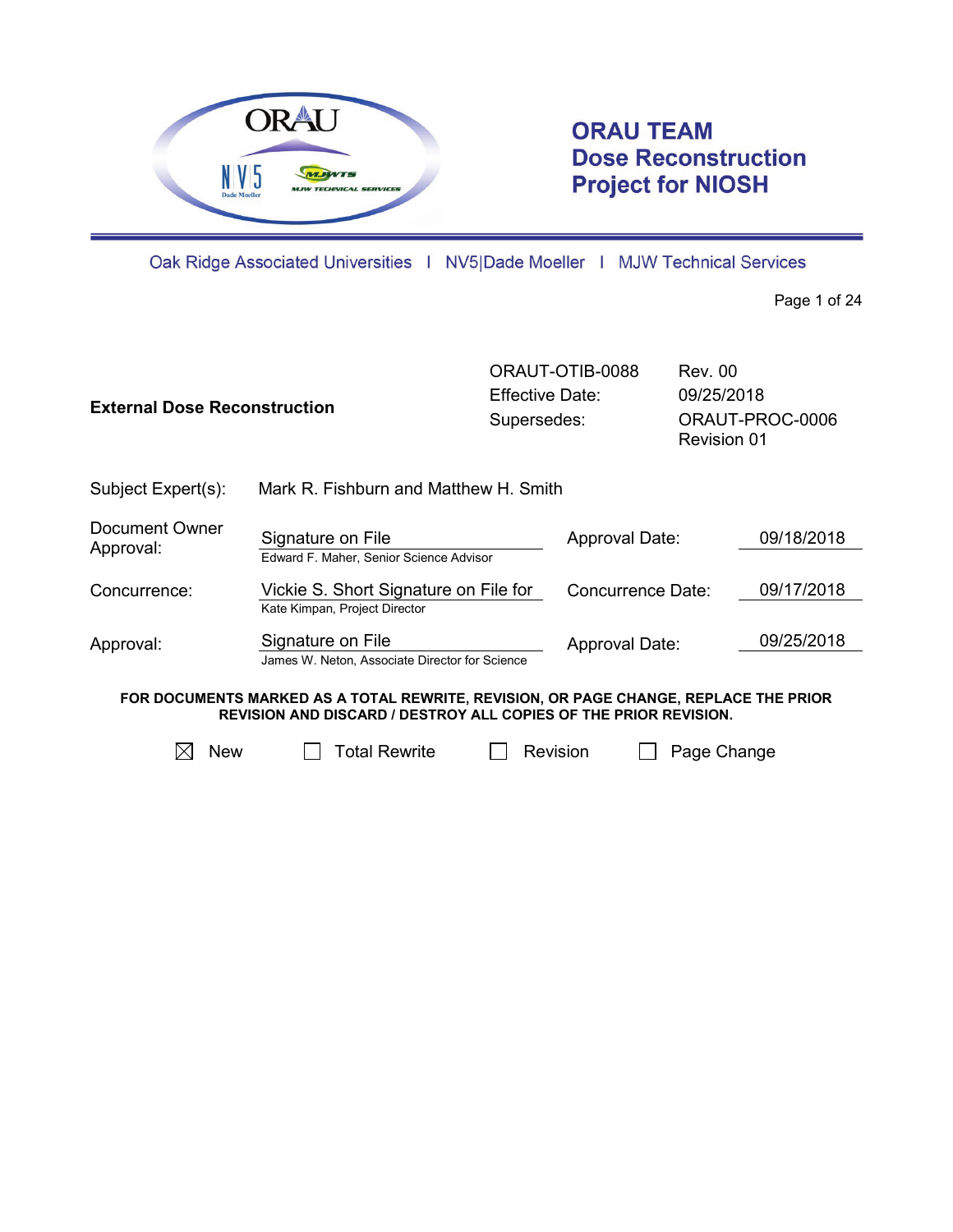| Document No.<br>ORAUT-OTIB-0088 | 00<br>Revision<br>No. י | Effective<br>09/25/2018<br>Date: | of $2$<br>Page |
|---------------------------------|-------------------------|----------------------------------|----------------|

# **PUBLICATION RECORD**

| <b>EFFECTIVE</b> | <b>REVISION</b> |                                                                                                                                                                                                                                                                                                                                                                                                                                                                                                                                              |
|------------------|-----------------|----------------------------------------------------------------------------------------------------------------------------------------------------------------------------------------------------------------------------------------------------------------------------------------------------------------------------------------------------------------------------------------------------------------------------------------------------------------------------------------------------------------------------------------------|
| <b>DATE</b>      | <b>NUMBER</b>   | <b>DESCRIPTION</b>                                                                                                                                                                                                                                                                                                                                                                                                                                                                                                                           |
| 09/25/2018       | 00              | New document initiated to convert ORAUT-PROC-0006, External<br>Dose Reconstruction, to a technical information bulletin. Included<br>information on assignment of onsite ambient dose to facilitate<br>cancellation of ORAUT-PROC-0060. Updated to current dose<br>reconstruction approaches. Incorporated responses to the Advisory<br>Board on Radiation and Worker Health Subcommittee on Procedures<br>Reviews comments about ICD-9 codes. Incorporates formal internal<br>and NIOSH review comments. Training is required. Initiated by |
|                  |                 | Mark R. Fishburn.                                                                                                                                                                                                                                                                                                                                                                                                                                                                                                                            |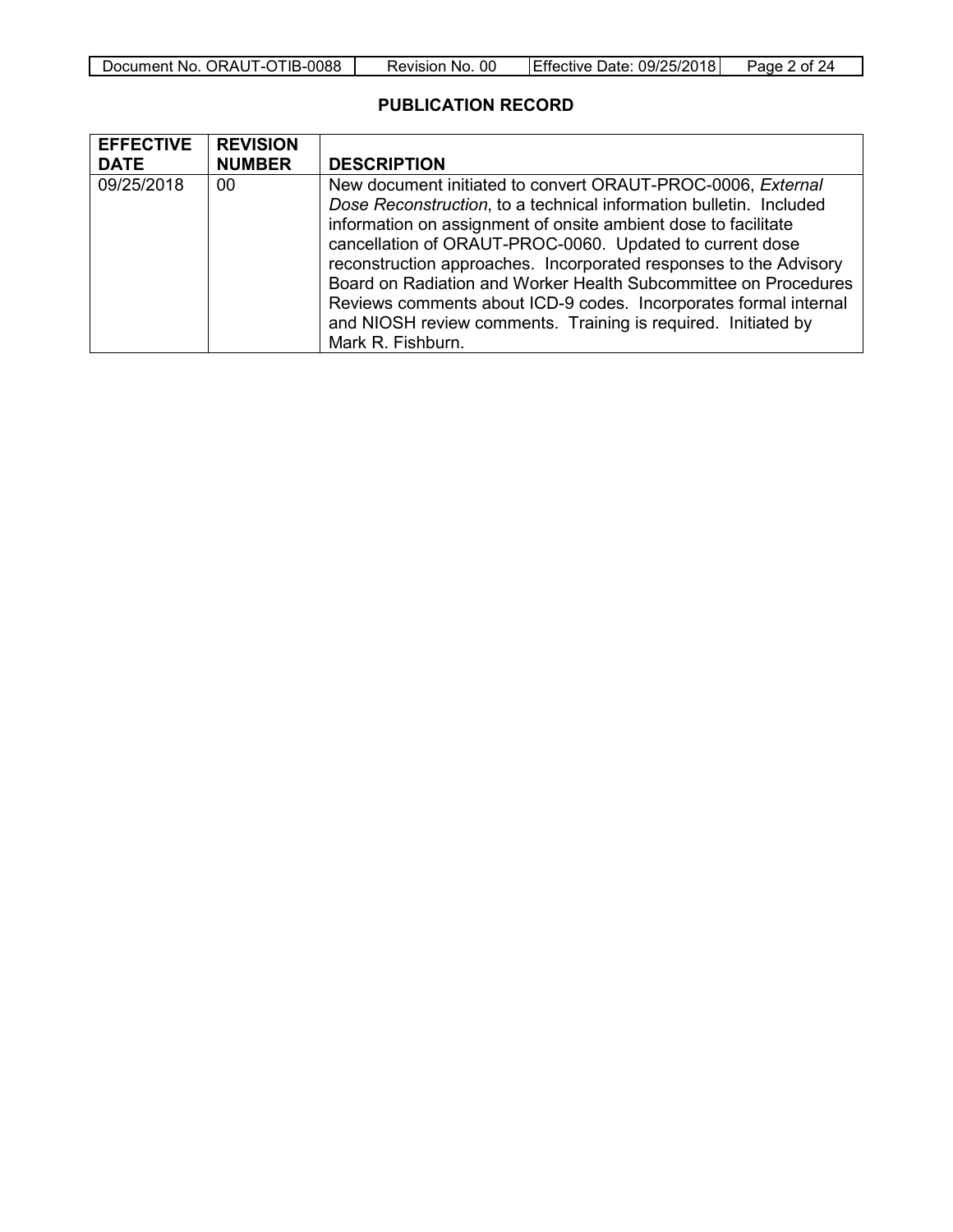| Document No. ORAUT-OTIB-0088 | 00<br>Revision No. | Effective Date: 09/25/2018 | Page 3 of 24 |
|------------------------------|--------------------|----------------------------|--------------|

#### **TABLE OF CONTENTS**

# **SECTION TITLE PAGE**

| 1.0 | 1.1<br>1.2 |                                                                     |  |
|-----|------------|---------------------------------------------------------------------|--|
| 2.0 | 2.1        | Records and Reconstruction Methods Pertaining to External Radiation |  |
|     |            | 2.1.1<br>2.1.1.1<br>2112                                            |  |
|     |            | 2.1.1.3<br>2.1.2<br>2.1.3<br>2.1.4                                  |  |
|     | 2.2        | 2.2.1<br>222<br>2.2.3                                               |  |
|     | 2.3<br>2.4 |                                                                     |  |
|     |            |                                                                     |  |

|              | ATTACHMENT A METHOD FOR ASSIGNING MISSED DOSE WHEN THE NUMBER OF |  |
|--------------|------------------------------------------------------------------|--|
|              |                                                                  |  |
| ATTACHMENT B |                                                                  |  |

## **LIST OF TABLES**

# **TABLE TITLE PAGE** 2-1 [Hierarchy for accuracy of data sources for external dose reconstruction.................................. 8](#page-7-1) 2-2 [Neutron energy intervals and associated ICRP Publication 60 weighting factor and some](#page-13-0)  [examples of exposures or facilities where the specific neutron energy might be](#page-13-0)  [encountered...........................................................................................................................14](#page-13-0)

### **LIST OF FIGURES**

| <b>FIGURE</b> | TITLE | <b>PAGE</b> |
|---------------|-------|-------------|
| $2 - 1$       |       |             |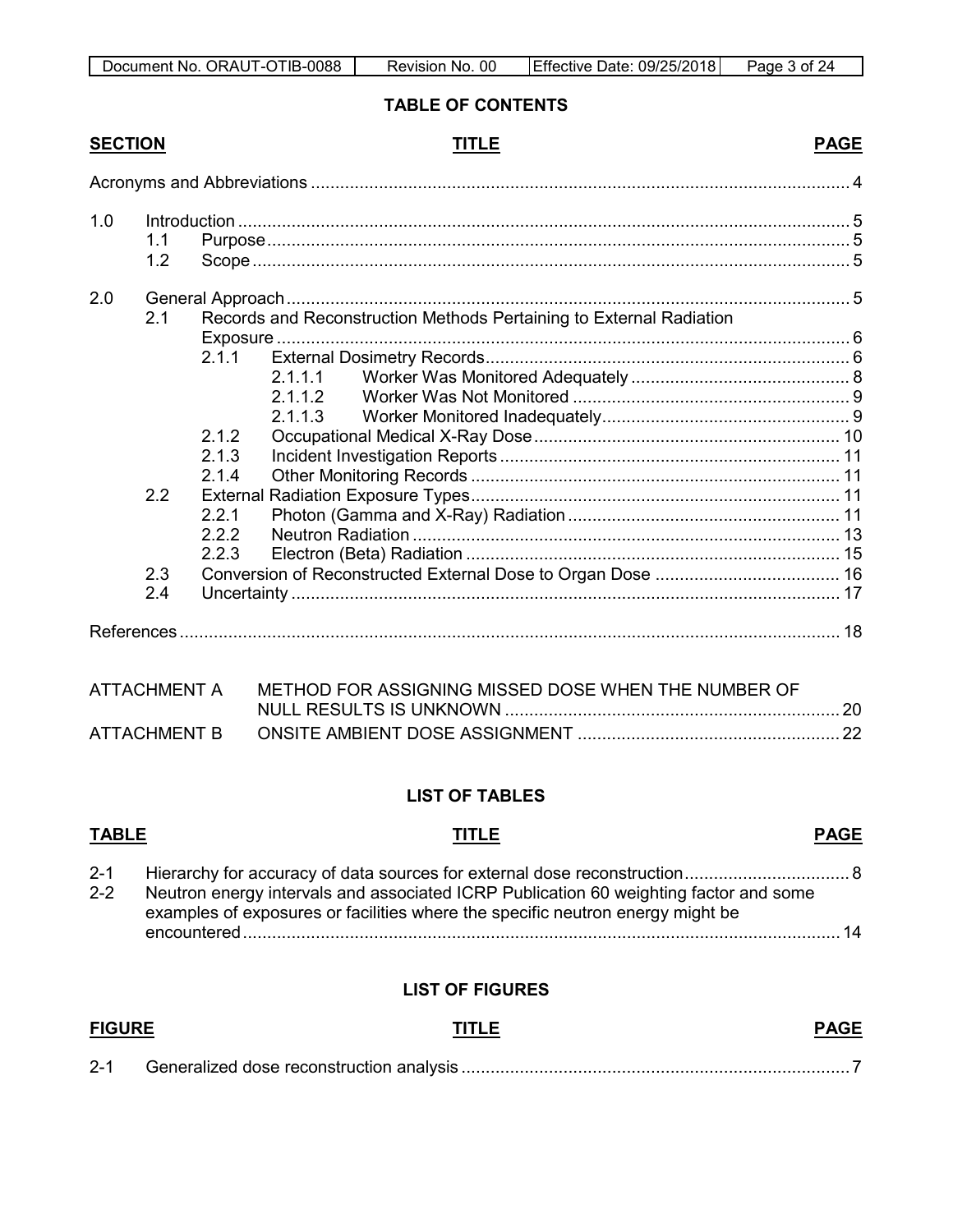# <span id="page-3-0"></span>**ACRONYMS AND ABBREVIATIONS**

| <b>AWE</b>                              | atomic weapons employer                                                                                                                                        |
|-----------------------------------------|----------------------------------------------------------------------------------------------------------------------------------------------------------------|
| <b>CFR</b>                              | Code of Federal Regulations                                                                                                                                    |
| <b>DCAS</b>                             | Division of Compensation Analysis and Support                                                                                                                  |
| <b>DCF</b><br><b>DOE</b><br><b>DOL</b>  | dose conversion factor<br>U.S. Department of Energy<br>U.S. Department of Labor                                                                                |
| <b>EALER</b><br><b>EEOICPA</b>          | elevated ambient levels of external radiation<br>Energy Employees Occupational Illness Compensation Program Act of 2000                                        |
| <b>GM</b><br><b>GSD</b>                 | geometric mean<br>geometric standard deviation                                                                                                                 |
| $H^*(10)$<br>Hp(d)<br>hr<br><b>HTML</b> | ambient dose equivalent at 10 millimeters depth in tissue<br>personal dose equivalent at depth d in millimeters in tissue<br>hour<br>hypertext markup language |
| <b>ICRP</b><br><b>IREP</b>              | International Commission on Radiological Protection<br>Interactive RadioEpidemiological Program                                                                |
| keV                                     | kiloelectron-volt (1,000 electron-volts)                                                                                                                       |
| <b>LOD</b>                              | limit of detection                                                                                                                                             |
| MeV<br>mrem<br>mSv                      | megaelectron-volt (1 million electron-volts)<br>millirem<br>millisievert                                                                                       |
| <b>NIOSH</b>                            | National Institute for Occupational Safety and Health                                                                                                          |
| <b>ORAU</b>                             | Oak Ridge Associated Universities                                                                                                                              |
| <b>POC</b>                              | probability of causation                                                                                                                                       |
|                                         | SRDB Ref ID Site Research Database Reference Identification (number)                                                                                           |
| <b>TIB</b><br><b>TLD</b>                | technical information bulletin<br>thermoluminescent dosimeter                                                                                                  |
| <b>U.S.C.</b>                           | <b>United States Code</b>                                                                                                                                      |
| wk<br>$W_R$                             | week<br>radiation weighting factor                                                                                                                             |
| yr                                      | year                                                                                                                                                           |
| S                                       | section or sections                                                                                                                                            |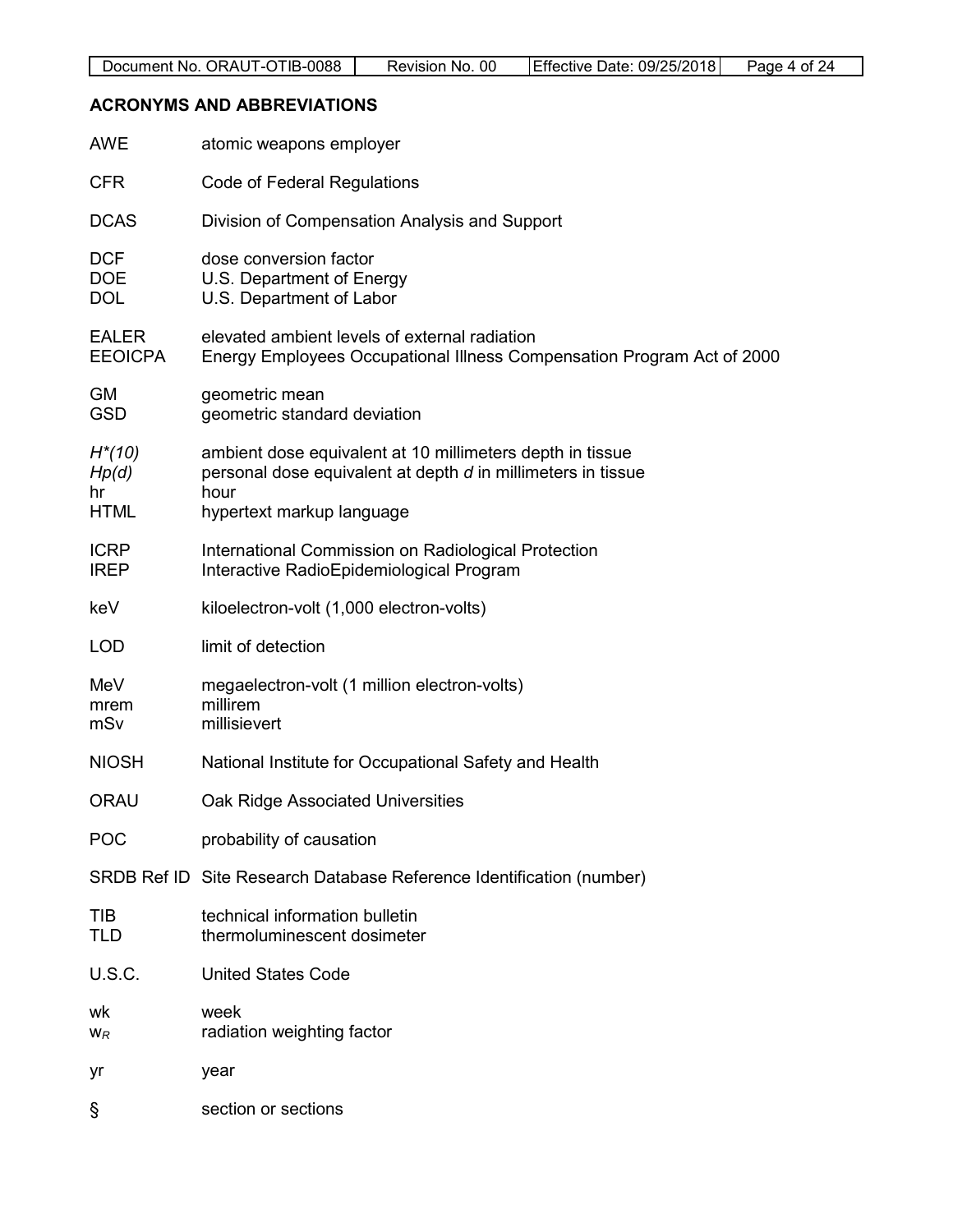| Document No. ORAUT-OTIB-0088 | Revision No. 00 | Effective Date: 09/25/2018 | Page 5 of 24 |
|------------------------------|-----------------|----------------------------|--------------|

#### <span id="page-4-0"></span>**1.0 INTRODUCTION**

Technical information bulletins (TIBs) are not official determinations made by the National Institute for Occupational Safety and Health (NIOSH) but are rather general working documents that provide historical background information and guidance to assist in the preparation of dose reconstructions at particular sites or categories of sites. They will be revised in the event additional relevant information is obtained about the affected site(s). TIBs may be used to assist NIOSH staff in the completion of individual dose reconstructions.

In this document, the word "facility" is used as a general term for an area, building, or group of buildings that served a specific purpose at a site. It does not necessarily connote an "atomic weapons employer facility" or a "Department of Energy (DOE) facility" as defined in the Energy Employees Occupational Illness Compensation Program Act of 2000 [42 U.S.C. § 7384l(5) and (12)].

#### <span id="page-4-1"></span>**1.1 PURPOSE**

The purpose of this document is to outline external dose reconstructions under Part B of the Energy Employees Occupational Illness Compensation Program Act of 2000 (EEOICPA). This document incorporates direction from NIOSH on the performance of external dose reconstructions as contained in OCAS-IG-001, *External Dose Reconstruction Implementation Guideline* (NIOSH 2007), TIBs, approved site profiles, and Oak Ridge Associated Universities (ORAU) Team procedures.

#### <span id="page-4-2"></span>**1.2 SCOPE**

Reconstruction of external dose could involve the calculation and assignment of dose from multiple sources (e.g., photons, neutrons, electrons, ambient dose, X-ray, etc.). This document provides information about the calculation of external dose and how it should be assigned under EEOICPA.

#### <span id="page-4-3"></span>**2.0 GENERAL APPROACH**

External dose reconstruction represents just one part of the overall dose reconstruction process. Under EEOICPA and Executive Order 13179, dose reconstructions are performed using information from the U.S. Department of Labor (DOL), DOE, atomic weapons employers (AWEs), and claimants, while applying the science-based knowledge and practices of dose reconstruction.

During external dose reconstruction, the dose reconstructor assesses the circumstances of exposure, the completeness of the supporting data in relation to the employment period, and other information relevant to the dose reconstruction approach. The site profiles are reviewed, as necessary, to assist the dose reconstructor. Much of the relevant information from site profiles is captured in site-specific calculational tools (or general calculational tools for cases in which site-specific information is unavailable or unnecessary), and the dose reconstructor uses these tools to assist in the performance of external dose reconstructions.

To provide for efficient throughput in processing claims, overestimating assumptions can be used if a claim is initially deemed likely noncompensable, and underestimating assumptions can be used if a claim is initially deemed likely compensable. These processing options, which are typically available in the calculational tools, are described in ORAUT-PROC-0106, *Roadmap to Reconstructing Dose* (ORAUT 2016). Best-estimate analyses of external doses are possible, using the Vose capability process in the site tools to run Monte Carlo calculations to propagate dose uncertainty, but such analyses are typically more time-consuming because detailed knowledge of specific work locations, job responsibilities, and other claim-specific information is necessary to process the case in this manner. Often a claim determination can be achieved with less detailed knowledge by using claimant favorable assumptions.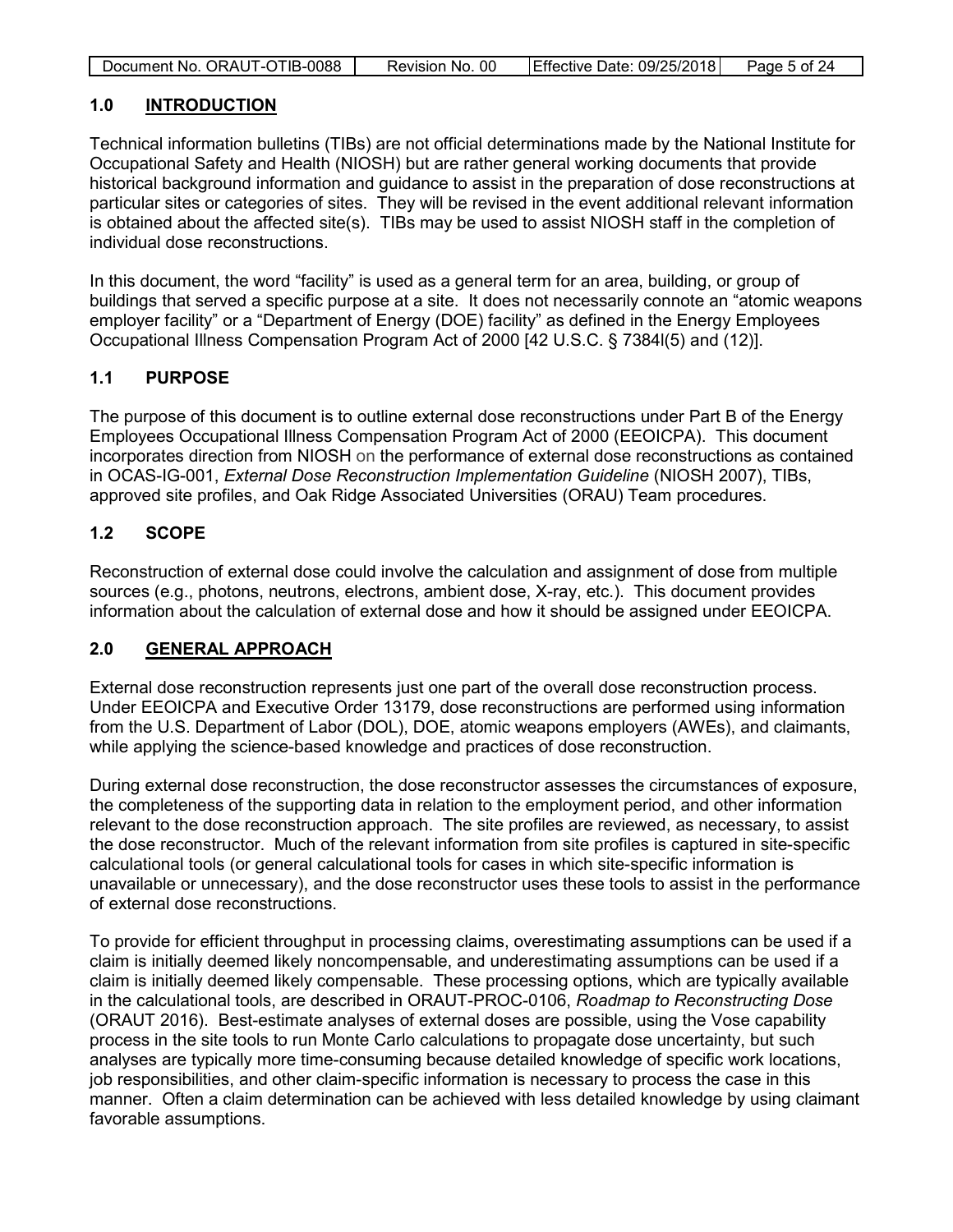| Document No. ORAUT-OTIB-0088 | Revision No. 00 | Effective Date: 09/25/2018 | Page 6 of 24 |
|------------------------------|-----------------|----------------------------|--------------|
|                              |                 |                            |              |

The generalized approach is presented in Figure 2-1. This figure illustrates the manner in which progressively more information is analyzed to complete the external dose reconstruction.

As detailed in OCAS-IG-001, dose reconstruction takes into account only dose the worker received at a covered facility (NIOSH 2007). The dose is sorted by radiation type and energy and is reconstructed for a specific target organ, which is determined from the worker's primary cancer verified by DOL (see ORAUT-OTIB-0005, *Internal Dosimetry Organ, External Dosimetry Organ, and IREP Model Selection by ICD-9 Code* (ORAUT 2012). Only doses that were received before the diagnosis of the primary cancer are included in the dose reconstruction. If multiple primary cancers have been verified, doses from covered employment are reconstructed for each associated target organ until the diagnosis date of the considered primary cancer. Radiation dose from medical X-ray examinations for occupational health screening and as a condition of employment is included in the worker's reconstructed dose if the worker received those examinations at a covered site. The following sections summarize key information from OCAS-IG-001 about the external dose reconstruction process.

The dose reconstructor ensures that the records supporting the dose reconstruction are included in the submittal. The following records represent the minimum files that should be included in the submittal:

- Worksheets necessary to recalculate final input parameters for the Interactive RadioEpidemiological Program (IREP),
- IREP Input Spreadsheet,
- IREP HTML Summary Report of estimated POC, and
- Dose reconstruction report.

#### <span id="page-5-0"></span>**2.1 RECORDS AND RECONSTRUCTION METHODS PERTAINING TO EXTERNAL RADIATION EXPOSURE**

Radiation monitoring records potentially available to the dose reconstructor typically consist of external dosimetry records, internal dosimetry records, diagnostic X-ray records, incident investigation reports, and other monitoring records. Except for internal dosimetry records, these potentially affect the external dose reconstruction.

#### <span id="page-5-1"></span>**2.1.1 External Dosimetry Records**

Table 2-1 lists the general hierarchy of data sources dose reconstructors should employ for external dose reconstruction under EEOICPA. Personal dosimeter results typically represent the most accurate assessment of a worker's dose. In general, recorded dose data from a personal dosimeter should be used whenever possible, and these data are given priority over personal monitors, survey data, or source term data. The adequacy and completeness of the dosimeter data should be described in the site profile in terms of potential limitations in technology, calibration, workplace radiation fields, and administrative practices.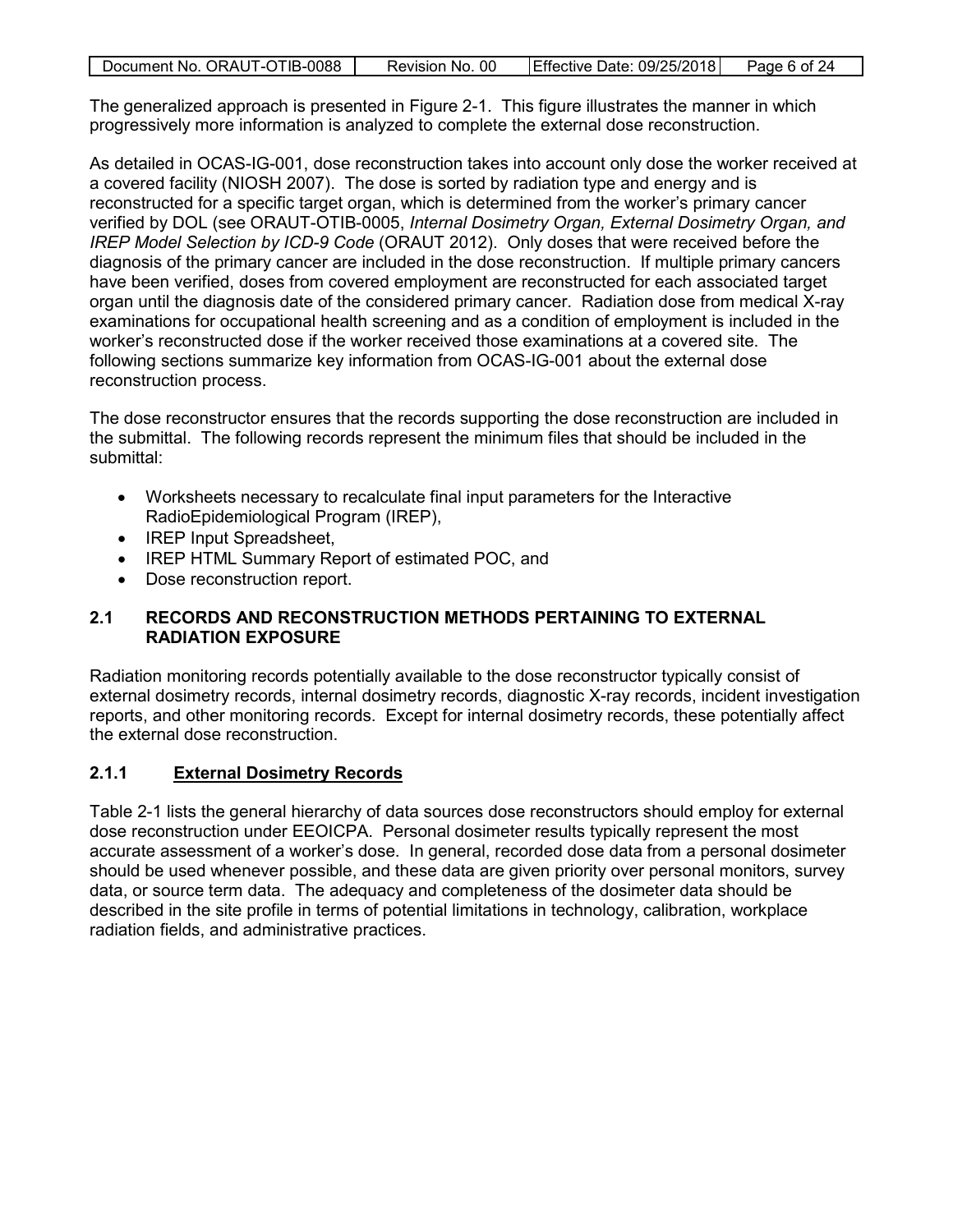

<span id="page-6-0"></span>Figure 2-1. Generalized dose reconstruction analysis (modified from ORAUT 2016).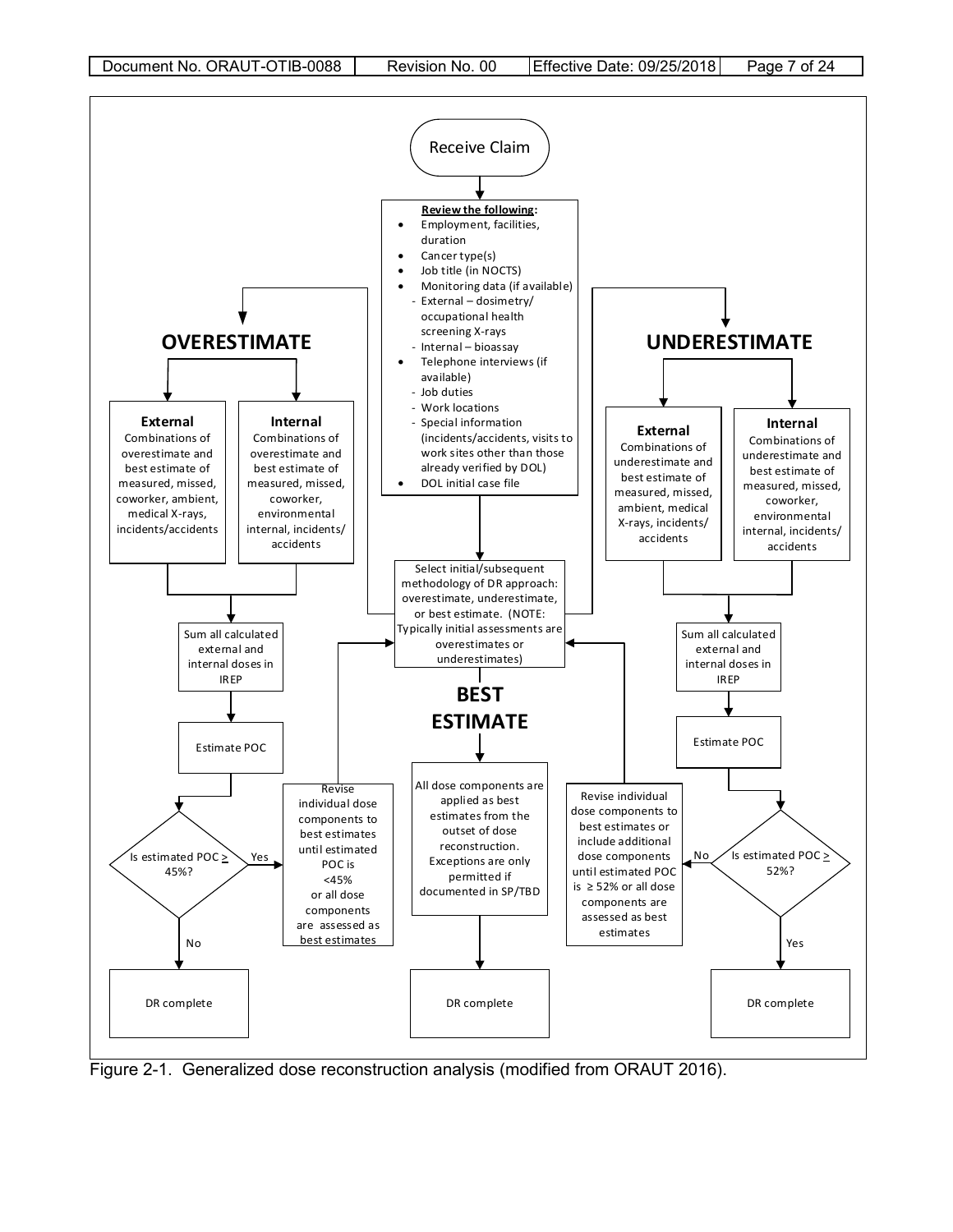<span id="page-7-1"></span>

| Effective Date: 09/25/2018<br>Document No. ORAUT-OTIB-0088<br>Page 8 of 24<br>Revision No. 00 |
|-----------------------------------------------------------------------------------------------|
|-----------------------------------------------------------------------------------------------|

| Hierarchy | Data source              | <b>Examples</b>                                                            |
|-----------|--------------------------|----------------------------------------------------------------------------|
|           | Personal dosimeter       | Film badge; nuclear track emulsion, type A; TLD                            |
| 2         | Personal monitors        | Pocket ionization chambers                                                 |
| 3         | Coworker data            | Film badge, TLD, pocket ionization chambers                                |
| 4         | Area monitoring          | Workplace radiation surveys, ambient air room monitors, duration of        |
|           |                          | exposure                                                                   |
| 5         | Source term              | Source nuclide, activity, exposure rate, distance from source, duration of |
|           |                          | exposure, and shielding information                                        |
| 6         | Radiation control limits | Generally, workplace posting has been required when the dose rate          |
|           |                          | exceeded 0.025 mSv/hr.                                                     |

Table 2-1. Hierarchy for accuracy of data sources for external dose reconstruction.

Personal dosimeter records typically include the worker's entire external dose history at the respective covered facilities. These records can represent annual doses or the individual dosimeter processing results for each dosimeter assigned to the worker, or both. If only annual doses are available, the required approach is described in Attachment A and is favorable to claimants.

In relation to the availability of personal monitoring data for each claim, three conditions may apply, each requiring a different approach to reconstruction of external measured, missed, and/or unmonitored doses, as described below.

#### <span id="page-7-0"></span>**2.1.1.1 Worker Was Monitored Adequately**

Workers are monitored adequately when the site has a robust dosimetry program. A robust dosimetry program involves a demonstrated quality control/assurance program for dosimetry, procedures or policies on who is assigned a dosimeter and the frequency of the monitoring, investigation of anomalous results, investigation of missing results, and retrievable records. The use of dosimetry should be reviewed for the site across the history of the site and will be discussed in the site-specific TBD or site profile.

In general, external monitoring data that has been collected since the implementation of 10CFR835, "Occupational Radiation Protection" (issued in 1993 and implemented in the following few years) represent adequate monitoring. Monitoring in the "835" era is generally considered adequate because the regulations and implementing standards and guides for 10CFR835 established a consistent, DOE-complex wide program in line with what NIOSH considers a robust dosimetry program.

Accreditation of a site dosimetry program in accordance with the DOE Laboratory Accreditation Program or the National Voluntary Laboratory Accreditation Program indicates that the site program has been reviewed for and demonstrated quality control and quality assurance for the measurement of dose by the dosimeters. In these situations, the dosimetry data likely can be used as the basis for external radiation dose reconstruction (i.e., to compute the annual dose for the worker for each year of covered employment); that is, no adjustments are required other than incorporation of missed dose and conversion to organ dose.

For adequately monitored workers, the associated uncertainty should be assumed to be normally distributed unless indicated otherwise in the site profile. For overestimate or underestimate reconstructions, the dose distribution can be considered a constant (point estimate) which results in an IREP input of only one parameter. For conservatism, a multiplicative factor may be applied to the assigned dose in lieu of uncertainty for an overestimate and not accounted for in an underestimate.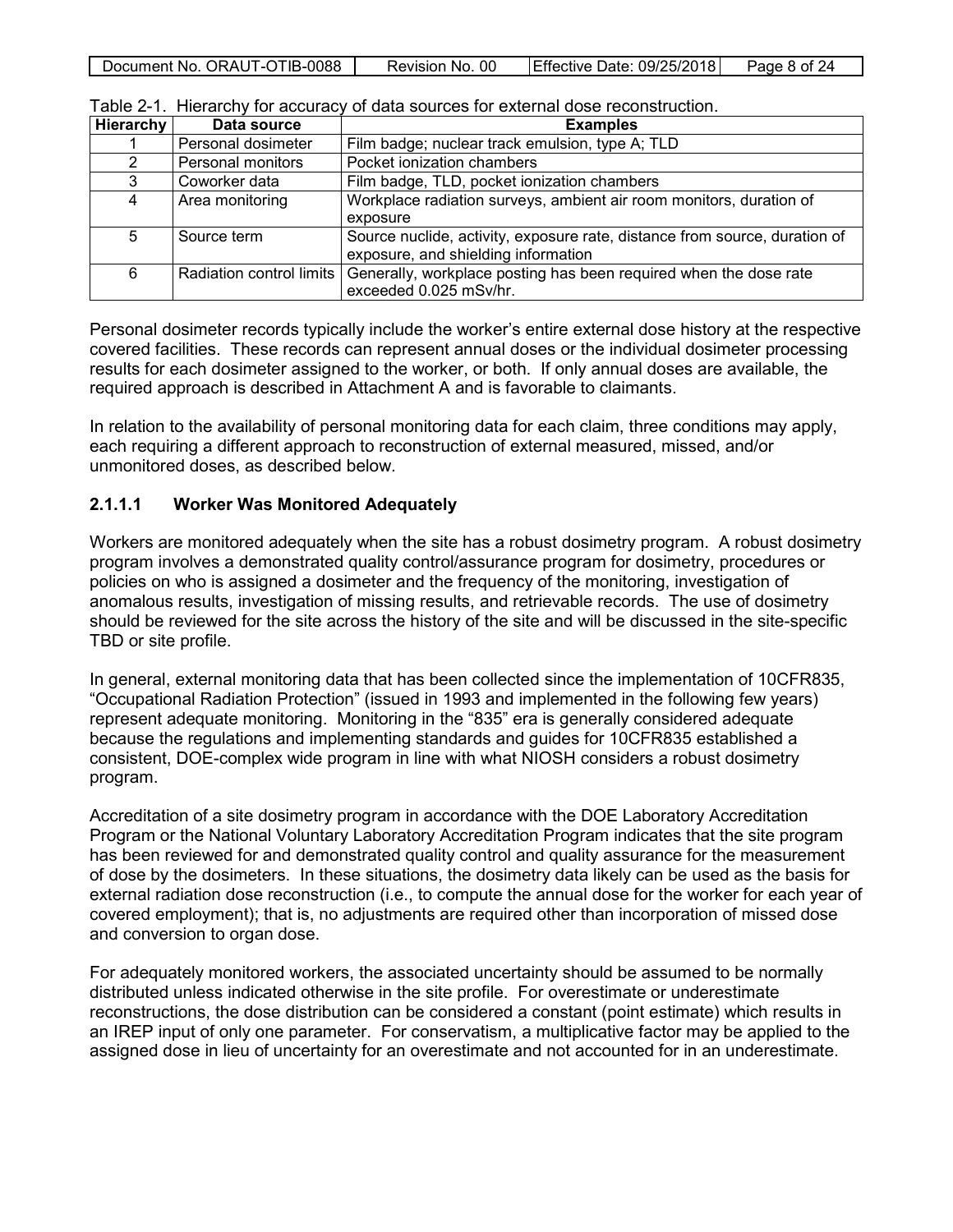| Document No. ORAUT-OTIB-0088 | Revision No. 00 | Effective Date: 09/25/2018 | Page 9 of 24 |
|------------------------------|-----------------|----------------------------|--------------|
|                              |                 |                            |              |

#### <span id="page-8-0"></span>**2.1.1.2 Worker Was Not Monitored**

Determine if worker should have been monitored. Some non-monitored workers were not exposed so ambient dose would be assigned. Other non-monitored workers may have been exposed and dose needs to be assigned by evaluating other sources of dose data (i.e., Table 2-1 data sources).

Most AWE workers and some DOE workers were not individually monitored for external radiation exposure using assigned personal dosimeters, including some who would have been classified as radiation workers by today's radiation protection standards. Similarly, less-exposed workers who were not expected to exceed a significant percentage (e.g., 10% to 30%) of radiation protection standards lacked monitoring; a practice that continues at some sites today and is consistent with current regulations. If there was a significant potential for radiation exposure, recorded doses for monitored coworkers can be used as surrogates (see ORAUT-OTIB-0020, *Use of Coworker Dosimetry Data for External Dose Assignment*; ORAUT 2011). However, in the absence of such information, workplace radiation measurements (for example, area monitoring data) could exist that can be used to estimate dose. For workers with no significant exposure potential, external radiation dose reconstruction is based on ambient dose (see Attachment B). In general, it is expected that reconstructed dose to unmonitored workers will be less than dose to monitored workers.

At some facilities, only a small sample of the workforce, or only workers who met certain criteria, were monitored to ensure compliance with radiation exposure limits. As an example, although construction workers were often unmonitored, it is possible in some instances to use data from representative coworkers who received similar exposures, such as radiological control technicians who monitored the work activities, to estimate a realistic maximum external dose. When assigning dose to construction trade workers use the guidance in ORAUT-OTIB-0052, *Parameters to Consider When Processing Claims for Construction Trade Workers* (ORAUT 2014).

When no radiation monitoring data are available for a worker or representative coworkers, scientifically reasonable estimates of exposure should be developed based on survey data or the source term or quantity of radioactive material at the facility. Often a claim determination can be achieved with less detailed knowledge by using claimant favorable assumptions. It should be recognized that dose reconstructions based on survey data will probably be biased because monitoring data tended to be recorded at the highest level to ensure compliance; however, this is an acceptable bias in this compensation program. If no survey data are available, the dose should be estimated based on the activity of the source term, engineering and administrative controls, and work history at the same facility.

#### <span id="page-8-1"></span>**2.1.1.3 Worker Monitored Inadequately**

Early workers at Manhattan Engineer District, U.S. Atomic Energy Commission, or AWE facilities were typically monitored inadequately in comparison with current practices. This was due to less capable dosimetry technology, higher control limits, more frequent dosimeter exchanges, and/or monitoring records are incomplete, missing, or unclear. Often, routine monitoring of worker neutron exposure was not performed in the 1940s and 1950s for some facilities.

Monitoring data before 1960 must be evaluated cautiously due to technological shortcomings and because monitoring programs were designed to ensure compliance with historically higher radiation safety limits. In such cases, external radiation dose reconstruction is based on available dosimetry data together with available site profile information about site processes, radioactivity, radiation fields, and other pertinent information.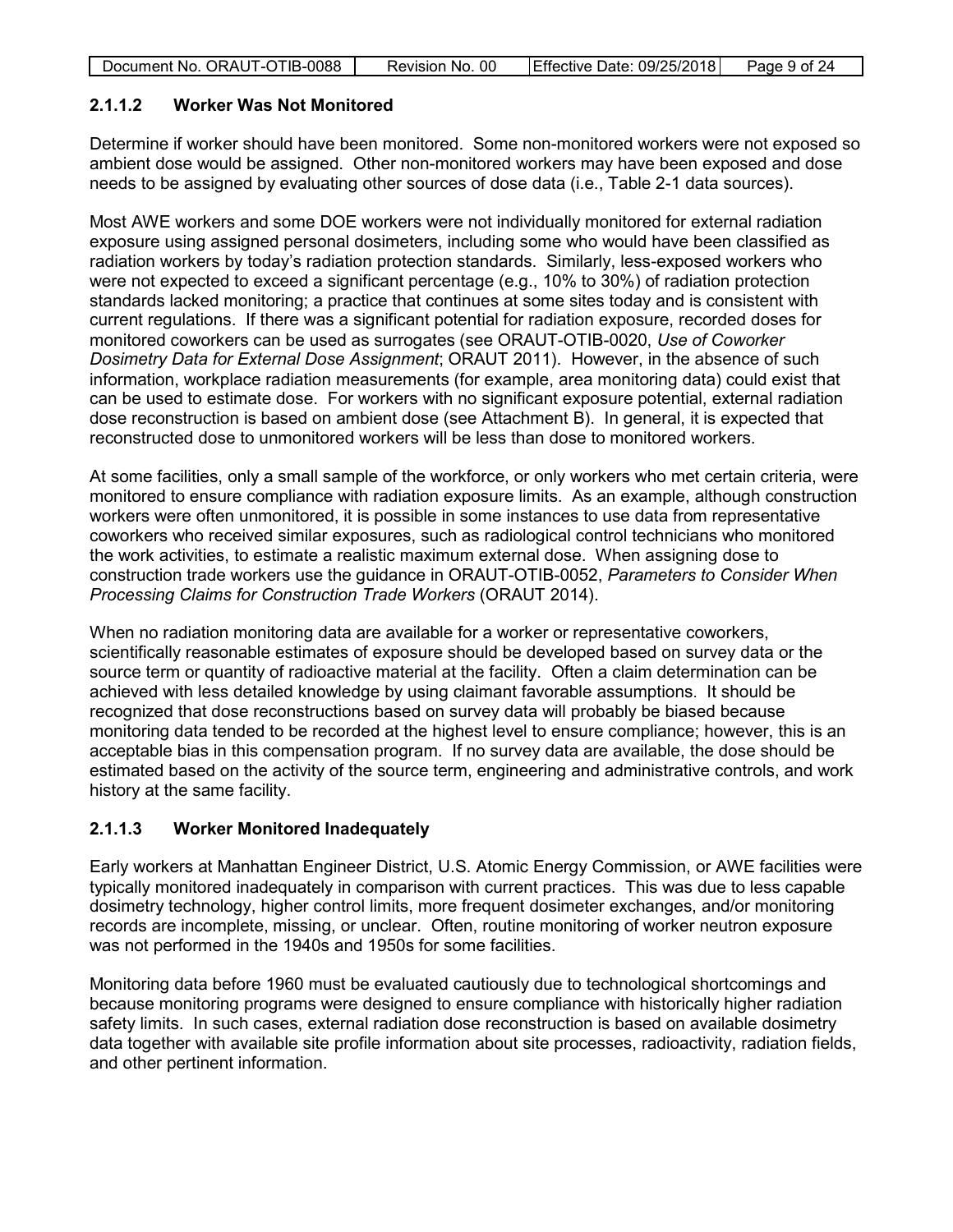| Document No. ORAUT-OTIB-0088 | Revision No. 00 | Effective Date: 09/25/2018   Page 10 of 24 |  |
|------------------------------|-----------------|--------------------------------------------|--|

When workers are monitored inadequately, it may be due to monitoring records that are incomplete. missing, or unclear. When this occurs external dose reconstruction must consider options to estimate all or a portion of a worker's dose and the associated uncertainty.

If the individual has sufficient monitoring records before and after the missing records, the dose to assign can be interpolated. The interpolation, or gap fill, which could be a simple average between the monitoring periods, is considered reasonable provided the work practices, radiological protection measures, and administrative and engineering controls did not change. Gap fill can be conducted only if there is no indication, whether from the claimant, worker, site radiological, or DOL records, that a radiological incident resulting in a higher exposure occurred during the period of missing records or that the worker's job duties or the exposure potential changed during the gap period. All documents associated with the claim should be reviewed to determine that there were no significant changes in the worker's job duties or exposure. Examples of information that could indicate significant changes in a worker's job duties or exposure include:

- Information (e.g., from telephone interviews, DOL records, etc.) that the worker changed jobs during the period in question.
- Significant changes in the recorded dose in the covered periods surrounding the missing dosimeter records.
- Information about incidents occurring during the period in question.

The length of the gap fill period is dependent on the surrounding dosimetry exchange frequency, whether it was weekly, monthly, quarterly, or semiannually. The gap period must be bounded on both ends with reported dosimetry information and should only be used to address a gap equal to an exchange period that is bounded on both sides by provided dosimetry data. An example would be a worker with first and third quarter dosimeter results, but no dosimeter results in the second quarter. If the claim information (e.g., the worker site records, telephone interview, etc.) do not indicate a change in employment and there is no indication that a higher exposure occurred during the period of missing records (as discussed in the previous paragraph), then dose may be assigned for the second quarter that aligns with the dose assigned in the first and third quarters.

Site-specific guidance about dosimetry practices should also be reviewed because some site guidance documents are more prescriptive in their methods for gap fill based on site-specific dosimetry practices. In addition, the dose reconstructor should ensure that all dosimetry records are evaluated and that any gap fill that is used aligns with them as appropriate (e.g., if an annual result is available ensure the amount of recorded and gap fill dose does not exceed the annual dose).

The assignment of dose using adjacent dosimetry information as described above should be the first method for assigning dose for a missing dosimetry exchange period. If monitoring data is not available, coworker data might represent a good option in cases involving missing or incomplete records. For records that are unclear, dose reconstruction management should be notified so an acceptable approach can be determined, which could involve requesting additional information from DOE.

#### <span id="page-9-0"></span>**2.1.2 Occupational Medical X-Ray Dose**

Diagnostic records from medical X-ray examinations are often available identifying the date and clinical summary for each examination. The site profile or TBD is where information regarding X-ray frequency and type is provided and should be the initial document to review when evaluating site Xrays. Use the approach detailed in ORAUT-OTIB-0006, *Dose Reconstruction from Occupational*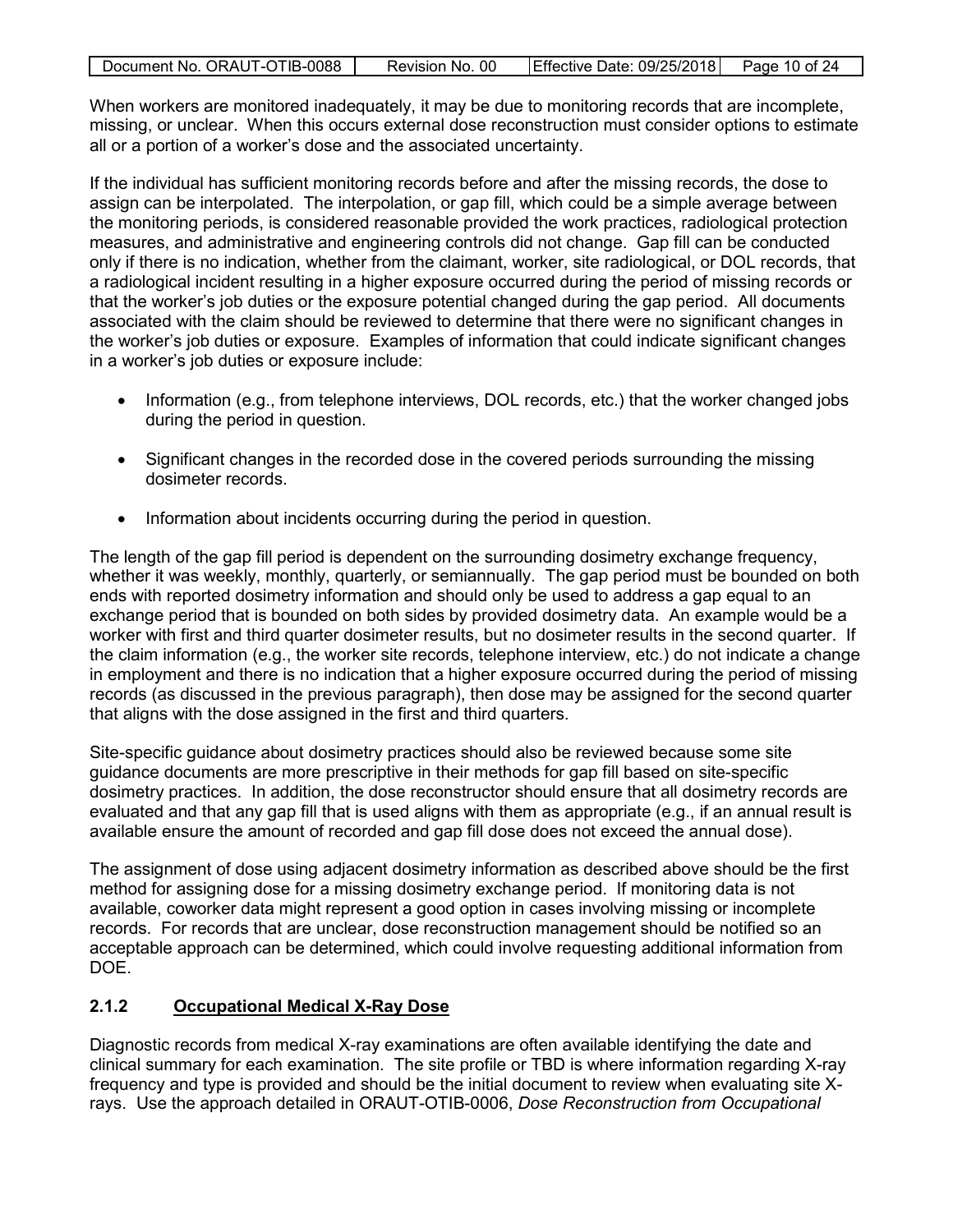| Document No. ORAUT-OTIB-0088 | Revision No. 00 | Effective Date: 09/25/2018 Page 11 of 24 |  |
|------------------------------|-----------------|------------------------------------------|--|
|                              |                 |                                          |  |

*Medical X-Ray Procedures* (ORAUT 2018b) for assignment of dose and determining if off-site examinations are covered.

#### <span id="page-10-0"></span>**2.1.3 Incident Investigation Reports**

Reports about incidents that might have involved the worker are often provided in the DOE records, either in separate files or embedded in the external, or internal, dosimetry records. The dose reconstructor should request records if they may exist, but are not available in the file (e.g., on reading the claimant interview in which a reportable incident involving external dose is described). The dose reconstructor needs to determine if the dose from the incident was captured by the dosimetry records of the worker and are already included in the dose reconstruction. If not, the dose reconstructor will need to assign the dose from the incident (this may involve the dose reconstructor performing a calculation to determine the dose to assign) in addition to other dose the worker is assigned.

#### <span id="page-10-1"></span>**2.1.4 Other Monitoring Records**

Other monitoring records (e.g., area dosimetry results, survey results, etc.) that potentially pertain to reconstruction of external dose might be available in the DOE files. The dose reconstructor needs to determine if the dose from area dosimeter results, radiation surveys, etc. needs to be included because dosimetry monitoring was not performed or was inadequate. If monitoring was not performed or was inadequate, the dose reconstructor will need to assign dose in addition to other dose the worker is assigned. An example of this approach which used survey data to calculate and assign neutron dose is available in Section 6.4 of ORAUT-TKBS-0006-6, *Hanford Site – Occupational External Dose* (ORAUT 2010).

### <span id="page-10-2"></span>**2.2 EXTERNAL RADIATION EXPOSURE TYPES**

Dose reconstructions generally address the potential for recorded external and internal dose, missed dose, occupational medical exposures, and onsite ambient radiation exposures to arrive at an overall estimate of worker dose and uncertainty, applying assumptions that are favorable to the claimant as necessary to minimize the likelihood that dose is underestimated. External radiation includes three types of radiation, as described below.

#### <span id="page-10-3"></span>**2.2.1 Photon (Gamma and X-Ray) Radiation**

There are four basic components of photon radiation dose. The sum of the dose components in each calendar year comprises a worker's annual occupational photon radiation dose *D*γ. This is expressed as follows:

$$
D_{V} = D_{D} + D_{M} + D_{OM} + D_{EN}
$$
 (2-1)

where

- $D_v$  = total annual photon radiation dose
- $D_D$  = recorded worker occupational dose typically based on personal dosimeter measurements
- $D_M$  = missed dose (unrecorded or unmeasured due to dosimeter limitations)
- $D_{OM}$  = occupational medical monitoring X-ray examination dose
- $D_{EN}$  = environmental (onsite ambient) dose, which might or might not have been included in the dosimeter dose reported by the site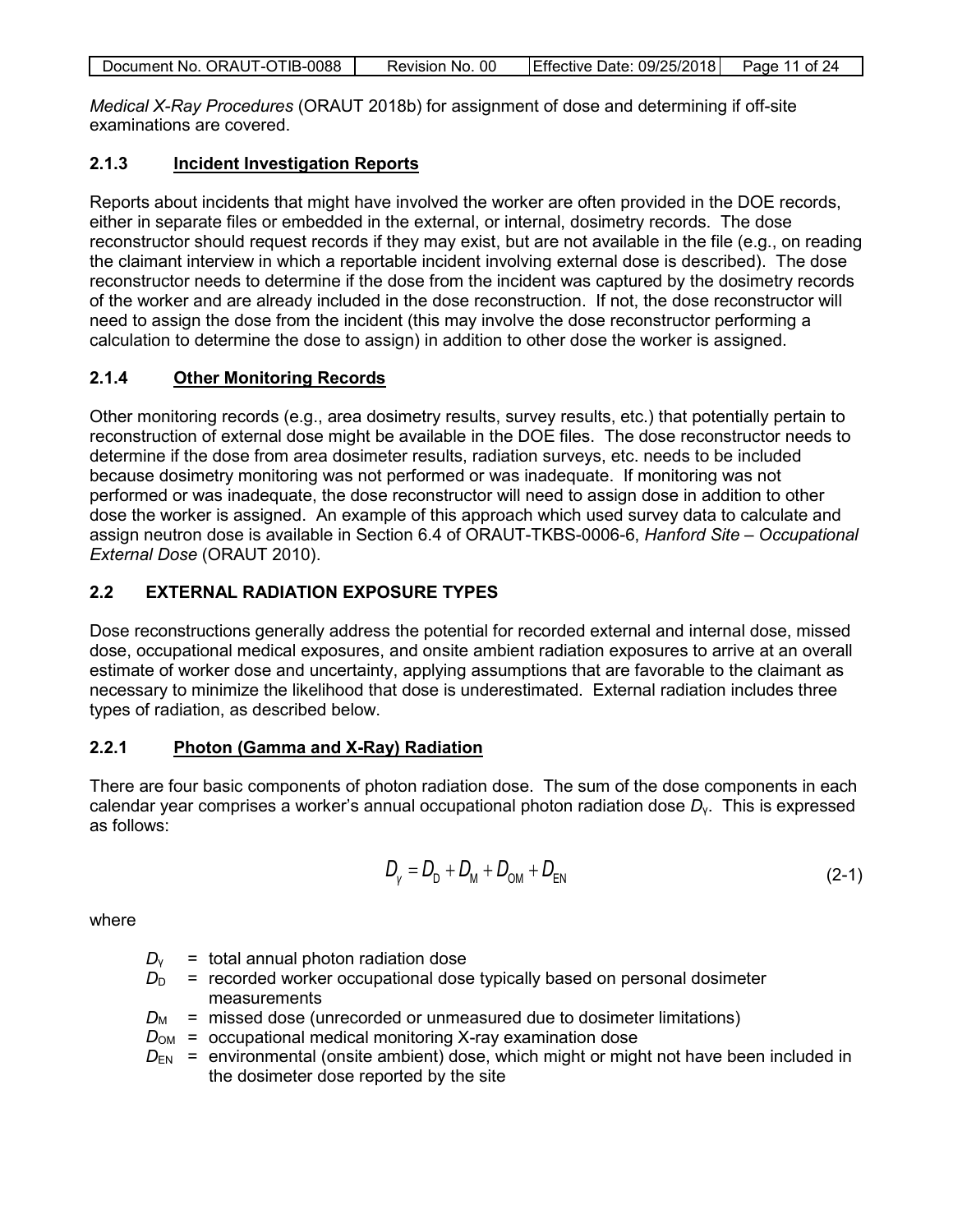| Document No. ORAUT-OTIB-0088 | Revision No. 00 | Effective Date: 09/25/2018 | Page 12 of 24 |
|------------------------------|-----------------|----------------------------|---------------|
|                              |                 |                            |               |

In addition to the above, unmonitored photon dose can be assigned if a worker was not monitored for radiation exposure and the dose reconstructor determines that doses exceeding  $D_{EN}$  might have been received. Unmonitored photon doses can be estimated based on adjacent monitoring records, coworker doses, applicable dose limits, or area measurement data.

Recorded photon doses  $D_D$  are adjusted, if appropriate, based on site profile information. If a relevant site profile does not exist for a particular case, dose reconstructors should consult ORAUT-OTIB-0008, *A Standard Methodology for Overestimating External Doses Measured with Thermoluminescent Dosimeters* (ORAUT 2006a) or ORAUT-OTIB-0010, *A Standard Complex-Wide Methodology for Overestimating External Doses Measured with Film Badge Dosimeters* (ORAUT 2006b), depending on whether the measurements were from thermoluminescent dosimeters (TLDs) or film badges, respectively.

As discussed in OCAS-IG-001, the prescribed method for evaluating missed photon dose  $D_M$  is to assign a dose equal to the limit of detection (LOD) divided by 2 for each dosimetry measurement that is recorded as zero except for cases in which multiple badges are issued for a particular monitoring period. In these cases, only one zero measurement should be assigned per monitoring period. These doses are then summed for a given year. The LOD/2 method results in a slightly positive bias (overestimate) of the true dose in most cases (NIOSH 2007).

Missed doses calculated in this manner are represented by a lognormal distribution for the purpose of calculating probability of causation (POC). Specifically, the photon LOD/2 times the number of zero monitoring badges is the central estimate or geometric mean (GM) of a lognormal distribution, and the upper 95th-percentile estimate is the LOD times the number of zero monitoring badges, which equates to a geometric standard deviation (GSD) of 1.52 (NIOSH 2007).

Additionally, OCAS-IG-001 also provides guidance on how to assign dose from non-zero dosimetry results that are less than the LOD. Dose should be assigned equal to the LOD divided by 2 for each dosimetry measurement (film badge, pocket ionization chamber, or TLD) that is recorded as zero or if it is below the LOD divided by 2. Readings greater than or equal to LOD divided by 2 are to be used as recorded.

When the number of zero measurements cannot be determined, the missed dose becomes more complicated. When the records provide only an annual dose, the number of zero doses should be estimated based on that dose, the monthly, quarterly, or annual limits for that year, and the maximum number of possible zero monitoring intervals (see Attachment A).

External ambient doses  $D_{EN}$  are determined using Attachment B of this document. Occupational medical X-ray doses  $D_{OM}$  are determined using ORAUT-PROC-0061, *Occupational X-Ray Dose Reconstruction* (ORAUT2017a) and ORAUT (2018b).

As described in OCAS-IG-001, photon doses are categorized into three input categories for IREP as follows (NIOSH 2007):

- $\bullet$  < 30 keV,
- 30–250 keV, and
- $\bullet$  >250 keV.

Considering both organ dose conversion factor (DCF), and the risk associated with photon dose as represented in IREP, the 30-250 keV energy range typically represents the photon energy most favorable to the claimant if a dose reconstructor is faced with (1) an unknown energy distribution or (2) a desire to process a likely noncompensable case using an overestimating approach. One notable exception is dose to the skin from work with or near isotopes of plutonium because the DCF for the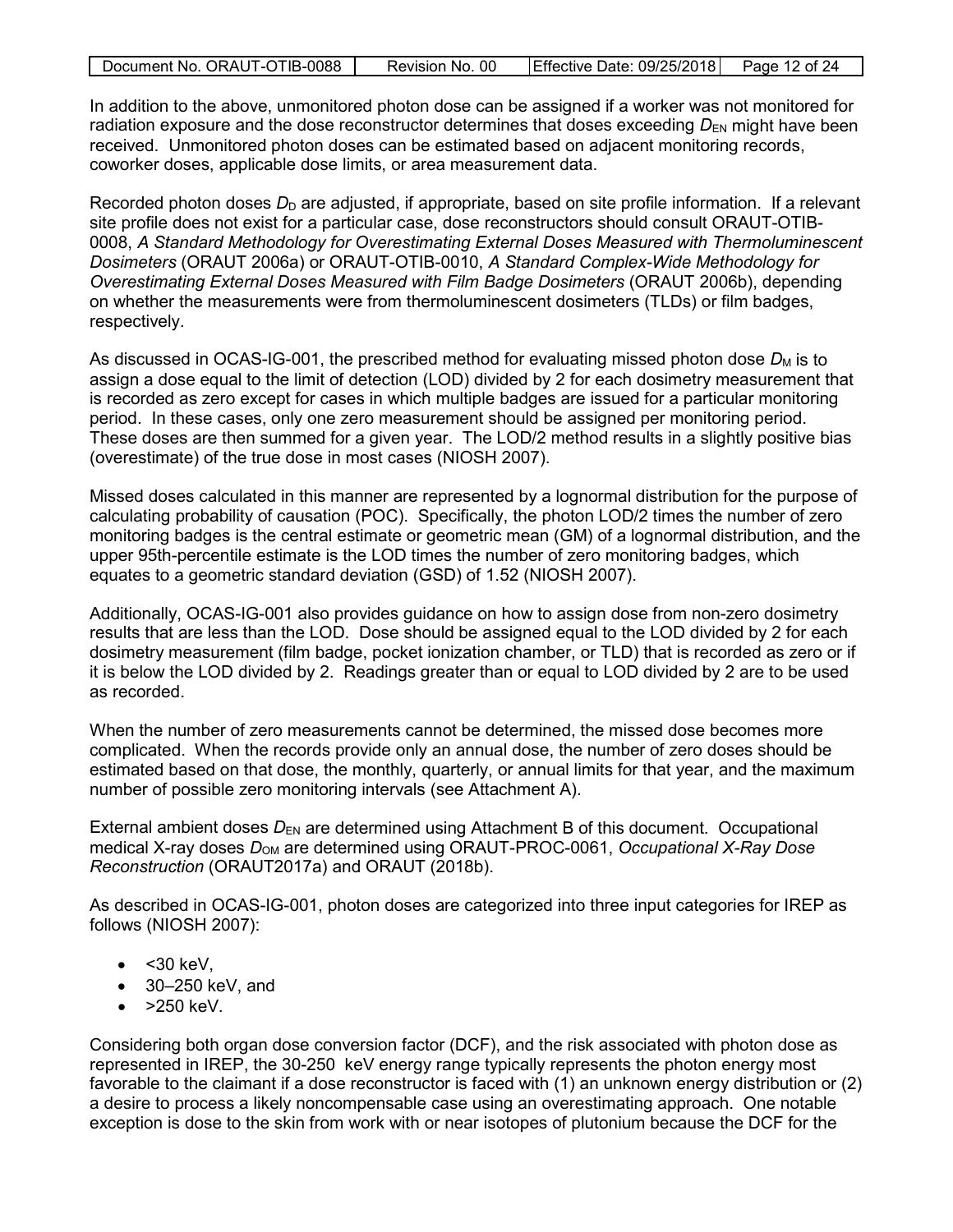| Document No. ORAUT-OTIB-0088 | Revision No. 00 | Effective Date: 09/25/2018 Page 13 of 24 |  |
|------------------------------|-----------------|------------------------------------------|--|
|                              |                 |                                          |  |

skin is considered to be 1 for all energies [ORAUT-OTIB-0017, *Interpretation of Dosimetry Data For Assignment of Shallow Dos*e (ORAUT 2005)], and because <30-keV photons have a higher risk factor in IREP than do 30–250 keV photons (NIOSH 2002). A photon energy division of 25% 30–250 keV and 75% >250-keV photons can be assumed to represent a reasonable minimum approach to process a likely compensable case because radiation scattering reasonably precludes the existence of exclusively high-energy photons in a workplace environment. Unless there is information to the contrary, external ambient ( $D_{EN}$ ) and medical X-ray doses ( $D_{OM}$ ) are always classified as 30–250 keV photons as favorable to claimants (Attachment B and ORAUT-PROC-0061; ORAUT 2017a).

In accordance with OCAS-IG-001, all external photon doses may be assigned as acute or chronic; however, they are typically assigned as acute (NIOSH 2002); except for external onsite ambient doses that are always considered chronic (NIOSH 2007).

#### <span id="page-12-0"></span>**2.2.2 Neutron Radiation**

There are two basic components of neutron radiation dose. The sum of the dose components in each calendar year comprises a worker's annual occupational neutron radiation dose  $D_N$ . This is expressed as follows:

$$
D_{\rm N}=D_{\rm D}+D_{\rm M} \tag{2-2}
$$

where

- $D_N$  = total annual neutron radiation dose
- $D<sub>D</sub>$  = recorded worker occupational neutron dose, typically based on personal neutron dosimeter measurements
- $D_M$  = missed neutron dose (unrecorded or unmeasured neutron dose due to dosimeter limitations)

Because neutron exposures from manmade sources do not generally exist in the environment, and because neutrons are not used in most diagnostic or occupational medical procedures, ambient and medical dose categories are not included in the external neutron dose reconstruction.

As is the case with photons, unmonitored neutron dose can be assigned if a worker was not monitored or was monitored inadequately for neutron exposure. Unmonitored neutron doses are typically determined based on neutron-to-photon ratios from the site profiles or using a quantile regression approach. However, many workers would not have received a significant neutron dose, and evaluation of the neutron dose component might be unnecessary in such cases (see ORAUT-OTIB-0023, *Assignment of Missed Neutron Doses Based on Dosimeter Records;* ORAUT 2008). Accordingly, photon dose might often represent the only type of external radiation dose a dose reconstructor evaluates.

Recorded neutron doses  $D<sub>D</sub>$  are adjusted, if appropriate, based on site profile information. When using film dosimetry, track fading and angular dependence might be an issue. If needed, the site profile or technical basis document should provide guidance. The neutron dose for each energy category is adjusted to the International Commission on Radiological Protection (ICRP) Publication 60 weighting factors as described generally in OCAS-IG-001 (NIOSH 2007). For example, since the 1950s a quality factor of 10 has generally been applied to fast neutron exposures; however, it has varied from 5 to 20 across facilities and times. Table 2-2 lists the ICRP Publication 60 weighting factors for specific energy ranges.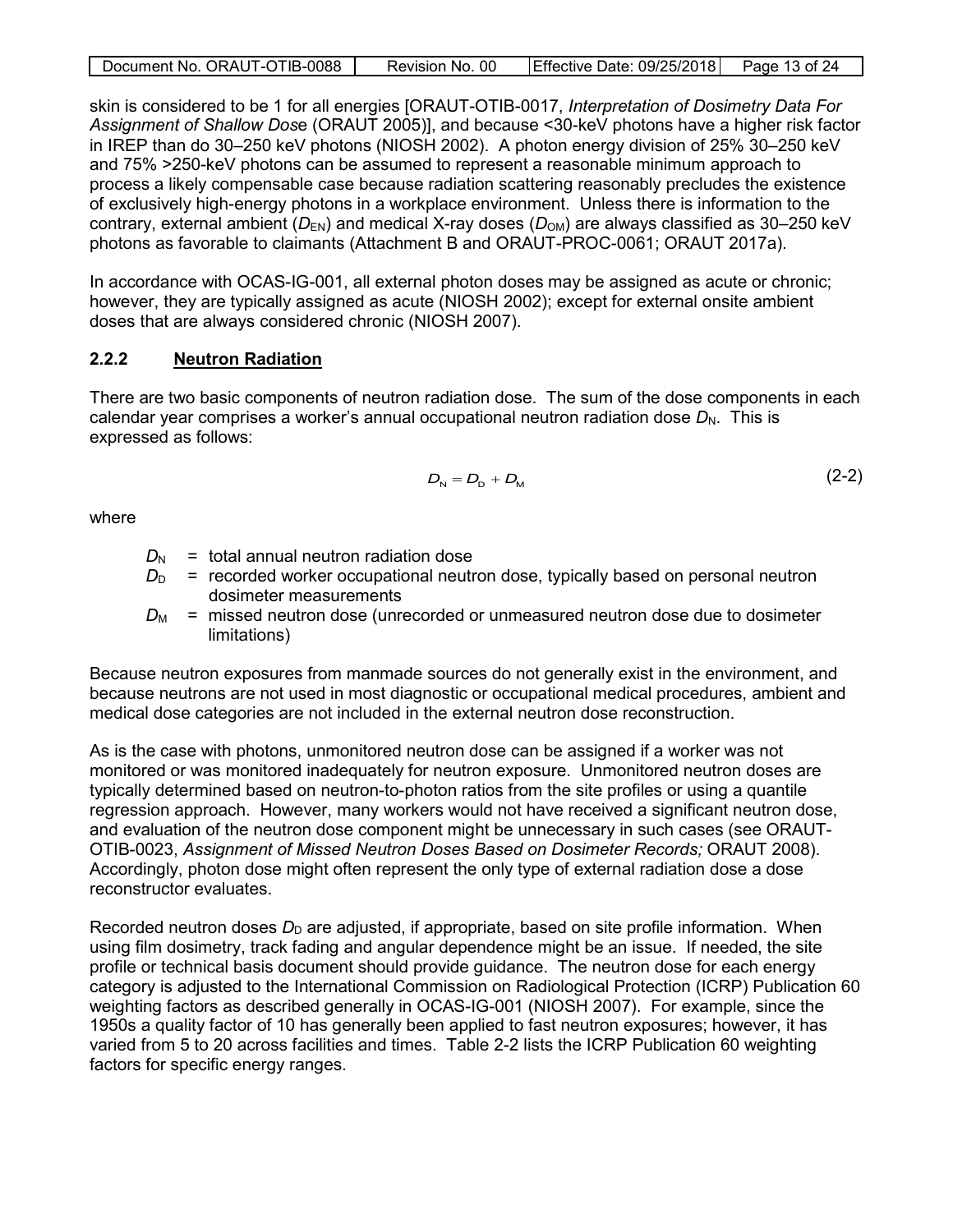| Document No. ORAUT-OTIB-0088 | Revision No. 00 | Effective Date: 09/25/2018 | Page 14 of 24 |
|------------------------------|-----------------|----------------------------|---------------|
|                              |                 |                            |               |

<span id="page-13-0"></span>

|  |  | Table 2-2. Neutron energy intervals and associated ICRP Publication 60 weighting factor and some |
|--|--|--------------------------------------------------------------------------------------------------|
|  |  | examples of exposures or facilities where the specific neutron energy might be encountered.      |

| <b>Neutron</b><br>energy<br>(MeV) | <b>Publication 60 radiation</b><br>weighting factor<br>(W <sub>R</sub> )ª | <b>Typical exposure scenario</b>                                                                                                                                                                                                                                                                                                           |
|-----------------------------------|---------------------------------------------------------------------------|--------------------------------------------------------------------------------------------------------------------------------------------------------------------------------------------------------------------------------------------------------------------------------------------------------------------------------------------|
| < 0.01                            | 5                                                                         | Low-energy neutron exposures include thermal neutrons<br>commonly found around nuclear reactors or moderated neutron<br>sources. More prevalent around heavy-water reactors.                                                                                                                                                               |
| $0.01 - 0.10$                     | 10                                                                        | Intermediate-energy neutron exposures can also result from<br>operation around nuclear reactors as high-energy neutrons are<br>moderated to thermal energies.                                                                                                                                                                              |
| $0.10 - 2.00$                     | 20                                                                        | Commonly called fission spectrum neutrons, this is the most<br>typical energy range from operation of light-water or graphite-<br>moderated reactors.                                                                                                                                                                                      |
| $2.0 - 20.0$                      | 10                                                                        | Reactions between alpha particles from materials such as<br>plutonium or polonium and light materials such as beryllium can<br>result in the production of neutrons. These reactions are<br>commonly called alpha-neutron $(\alpha, n)$ reactions. This neutron<br>energy interval also includes 14 MeV neutrons from fusion<br>reactions. |
| >20.0                             | 5                                                                         | Exposures to neutrons greater than 20 MeV can result from work<br>around accelerators.                                                                                                                                                                                                                                                     |

a. Source: ICRP (1991).

Neutron monitoring was not fully implemented until the late 1950s or was generally inadequate. As a result, missed or unmonitored neutron doses  $D_M$  have the potential to contribute significantly to the annual occupational dose, especially in the early years of the DOE weapons complex.

If the monitoring data and methods were considered adequate according to site profile information, a neutron missed dose should be evaluated using the same method discussed for photons. Specifically, the neutron LOD/2 times the number of zero monitoring badges is the central estimate of a lognormal distribution, and the upper 95th-percentile estimate is the LOD times the number of zero monitoring badges. However, a zero in the records for neutron dose does not necessarily imply that there was a potential for neutron exposure, so exceptions apply (see ORAUT-OTIB-0023; ORAUT 2008). Use the site profile information to reconstruct unmonitored neutron dose for workers exposed without monitoring being performed. This dose is generally reconstructed using neutron-to-photon ratios based on the reconstructed measured and missed photon doses. An additional method involving quantile regression, described in ORAUT-RPRT-0087, *Applications of Regression in External Dose Reconstruction* (ORAUT 2018a), can also be used which uses monitoring results from dosimeters which are sensitive to both photons and neutrons and models that relationship to determine possible neutron dose when only a photon result is available.

As described in OCAS-IG-001, neutron doses are categorized into five IREP input categories as follows (NIOSH 2007):

- $\bullet$  <10 keV.
- 10–100 keV,
- $\bullet$  0.1–2 MeV,
- 2–20 MeV, and
- $\bullet$  >20 MeV.

Considering the neutron weighting factor adjustment, organ DCF, and the risk associated with neutron dose as represented in IREP, the 0.1–2 MeV energy range is typically most favorable to the claimant, but the dose reconstructor should use the guidance in the site profile for neutron dose distribution.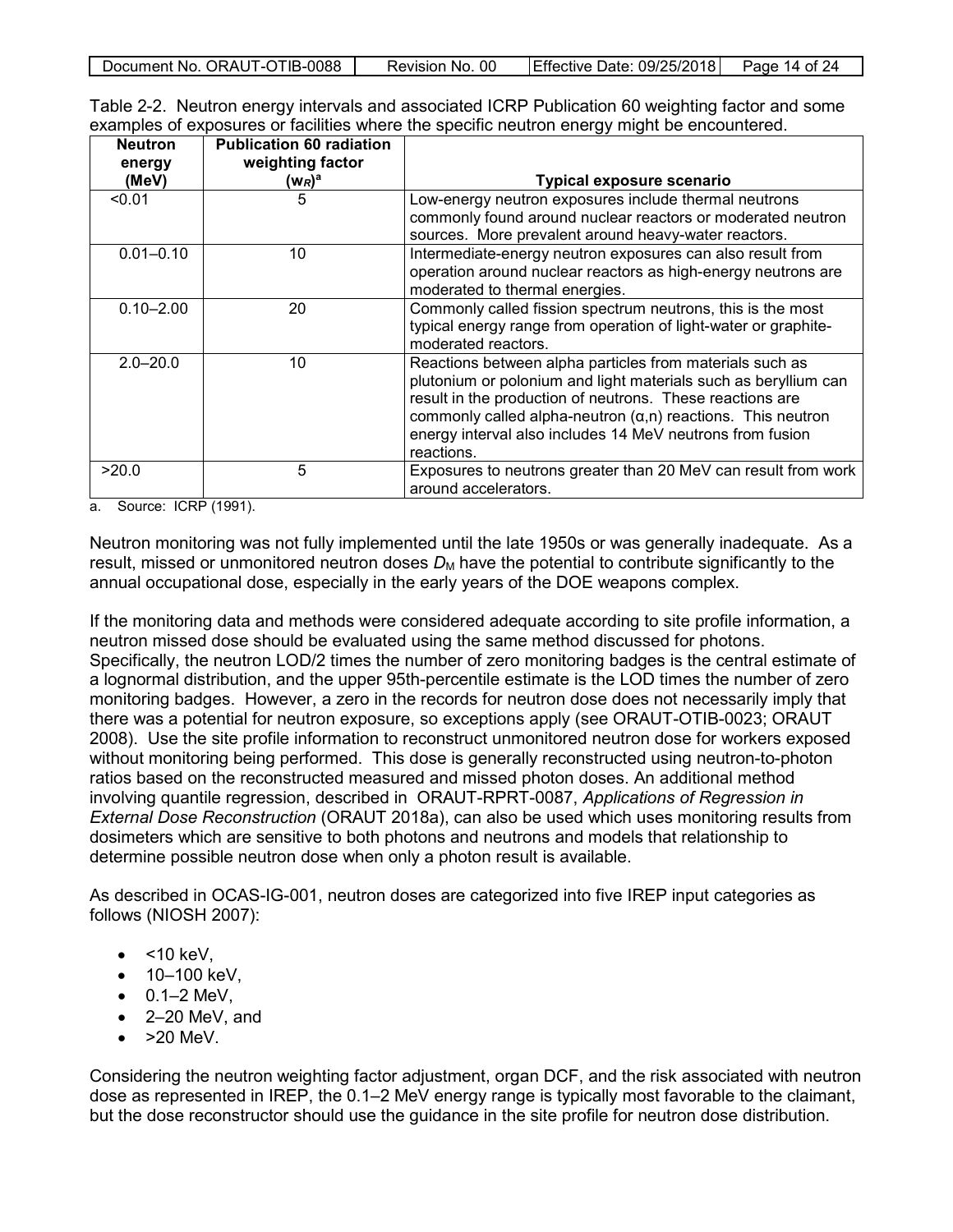| Document No. ORAUT-OTIB-0088 | Revision No. 00 | Effective Date: 09/25/2018 Page 15 of 24 |  |
|------------------------------|-----------------|------------------------------------------|--|

In accordance with OCAS-IG-001, all neutron doses should be entered as chronic in IREP (NIOSH 2007).

### <span id="page-14-0"></span>**2.2.3 Electron (Beta) Radiation**

In general, external electron radiation dose is significant only for exposures to the surface skin tissue of the body. The exposure to skin can originate from an unshielded electron source, such as  $90\$ Sr/90Y or uranium decay products, or from skin contamination with beta/gamma emitters. Other organs for which external electron exposure is relevant include the breast, testes, and lip; see ORAUT-OTIB-0017, *Interpretation of Dosimetry Data for Assignment of Shallow Dose* for detailed information (ORAUT 2005).

There are three basic components of skin radiation dose. The sum of these components in each calendar year is a worker's annual occupational electron radiation dose  $D_{E}$ . This is expressed as follows:

$$
D_{\rm E} = D_{\rm D} + D_{\rm M} + D_{\rm s} \tag{2-3}
$$

where

- $D_{\text{E}}$  = total annual electron radiation dose
- $D<sub>D</sub>$  = recorded worker occupational electron skin dose typically based on personal dosimeter measurements
- *D*M *=* unrecorded or unmeasured electron dose commonly referred to as the missed electron or skin dose
- $D<sub>S</sub>$  = dose from skin contamination by beta/gamma-emitting nuclides; this dose poses a unique exposure scenario that should be evaluated in skin cancer cases

As is the case with photons, unmonitored electron dose can be assigned if a worker was not monitored or was monitored inadequately for electron exposure.

All components of electron dose ( $D_D$ ,  $D_M$ , and  $D_S$ ) must be calculated based on the guidance in ORAUT-OTIB-0017 (ORAUT 2005). This involves an understanding of the open window result values (e.g., electron or low energy photon), site dosimetry reporting schemes, limit of detection issues, and dosimetry shielding by security credentials and personnel protective equipment. Recognizing these confounding factors and using the approach provided in ORAUT (2005) is necessary to determine the dose to assign. When calculating the electron dose, separate the non-penetrating doses and determine if they represent >15 keV electrons (corrected for attenuation, if applicable) or <30 keV photons and include any applicable missed dose. As discussed in ORAUT (2005), a DCF of 1 is assumed for determining dose to the skin.

As described in OCAS-IG-001, electron doses are categorized into two IREP input categories as follows (NIOSH 2007):

- ≤15 keV, and
- $>$  15 keV.

However, only the >15-keV category is considered to be a source of external radiation. Electrons ≤15 keV do not have sufficient energy to penetrate the epidermal layer of the skin and are therefore not considered an external radiation hazard.

In accordance with OCAS-IG-001, external electron doses should be entered as acute in IREP (NIOSH 2007).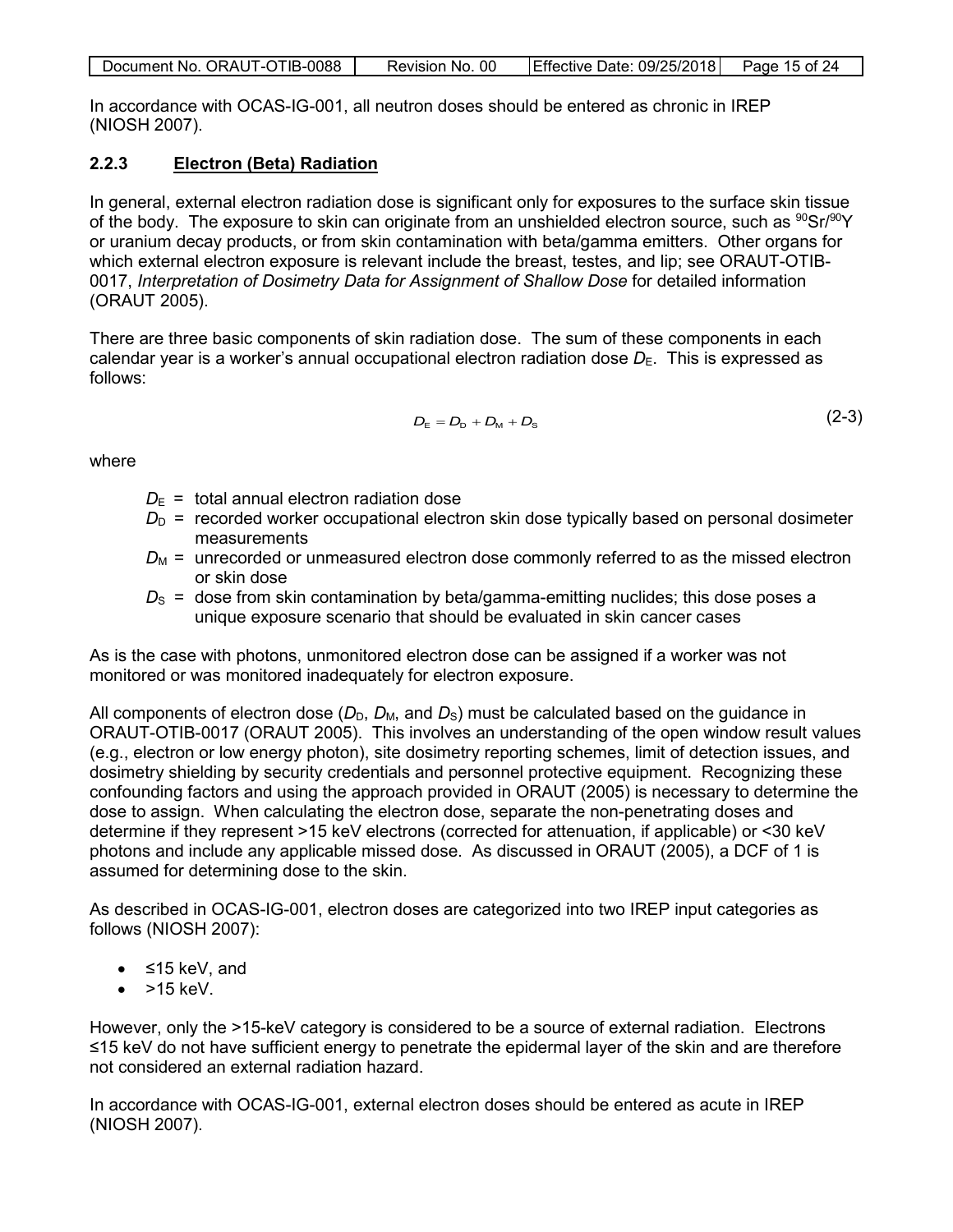| Document No. ORAUT-OTIB-0088 | Revision No. 00 | Effective Date: 09/25/2018 | Page 16 of 24 |
|------------------------------|-----------------|----------------------------|---------------|
|                              |                 |                            |               |

# <span id="page-15-0"></span>**2.3 CONVERSION OF RECONSTRUCTED EXTERNAL DOSE TO ORGAN DOSE**

For external dose reconstruction under EEOICPA, the organ or tissue that developed the cancer is the primary organ of interest. Detailed information on ICD-9 codes and the appropriate external organ is provided in ORAUT-OTIB-0005 (ORAUT 2012).

Film badges and TLDs were typically worn on the upper front torso of the worker's body. Depending on the monitoring era, workplace radiation fields, and site, these devices were calibrated to a selected radiation quantity as follows:

- Exposure,<sup>[1](#page-15-1)</sup>
- Absorbed dose in air,
- Ambient dose equivalent, or
- Penetrating dose at a selected depth in tissue (i.e., similar to current personal dose equivalent, *Hp(d)*, where *d* = 0.07 millimeter for shallow dose and *d* = 10 millimeters for deep dose.

The precise radiation quantity a site used to measure and record dose to workers historically is difficult to evaluate retrospectively. Under most circumstances, it is known that calibration of early film dosimeters using comparatively high-energy radium or 137Cs gamma sources generally resulted in an overestimation of the dose received by a worker in the comparatively lower energy photon radiation fields typical of the workplace because of the film overresponse to lower energy photons caused by shielding and scattering of the radiation. In view of these considerations, the corresponding uncertainties, and the desire to conduct consistent evaluations, organ DCFs are selected from OCAS-IG-001 based on the geometry that is most favorable (NIOSH 2007). For most organs this is an anterior-posterior exposure, but for some organs (i.e., lung, esophagus, red bone marrow, bone surfaces) both anterior-posterior and rotational geometries must be evaluated and the geometry that results in the highest POC should be selected. When evaluating claims with multiple cancers, to be consistent, whichever geometry is determined to have the highest overall POC should be applied to all cancers.

Certain exceptions exist in the use of the DCFs in OCAS-IG-001 (NIOSH 2007). For likely noncompensable cases, the calculation of measured doses involves rounding organ DCFs up to 1 unless the DCF exceeds 1, in which case the actual DCF is applied. This practice was established (1) to help ensure favorability to claimants and (2) to avoid, if possible, reporting a reconstructed organ dose less than the dose of record.

Other exceptions include:

- Reconstruction of dose to the skin, where a DCF of 1 is assumed in accordance with ORAUT-OTIB-0017 (ORAUT 2005),
- Reconstruction of external ambient dose (ambient dose equivalent [*H\*(10)*] DCF in OCAS-IG-001 (NIOSH 2007) for an isotropic exposure geometry as indicated in Attachment B), and

<span id="page-15-1"></span><sup>1</sup> *Exposure* is used to measure gamma and X-ray radiation interaction only with air and was historically measured in roentgens:  $1 R = 2.58 \times 10^{-4}$  coulombs per kilogram. It is a measure of the ionizations of the molecules in a mass of air. The quantity is easy to measure directly and was used historically to calibrate radiation protection instruments and dosimeters.  $\overline{a}$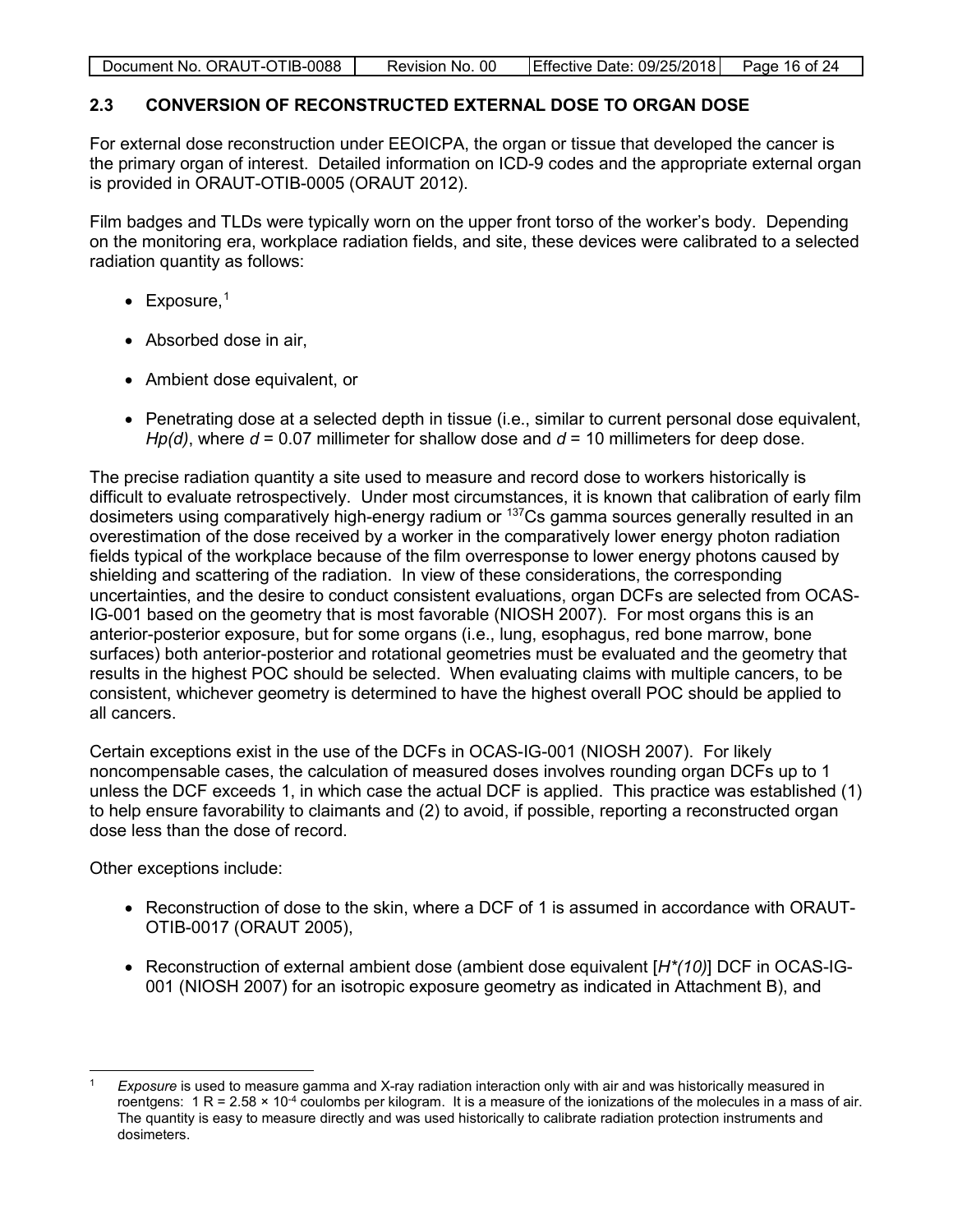|  | Document No. ORAUT-OTIB-0088 | Revision No. 00 | Effective Date: 09/25/2018 Page 17 of 24 |  |
|--|------------------------------|-----------------|------------------------------------------|--|
|--|------------------------------|-----------------|------------------------------------------|--|

• Reconstruction of organ doses from occupational X-rays. Organ-specific doses are presented in the respective site profiles as described in ORAUT-PROC-0061 (ORAUT 2017a).

#### <span id="page-16-0"></span>**2.4 UNCERTAINTY**

The uncertainties in the measured dosimeter dose and the occupational medical dose are assumed to be represented by a normal distribution, while the uncertainties in the missed dose and the ambient onsite dose are assumed to be represented by a lognormal distribution. The uncertainty in the organ DCF is assumed to be represented by a triangular distribution as provided in NIOSH (2007).

Assessment of the overall external dose uncertainty is dependent on the methodology of the dose reconstruction approach. For likely compensable claims (underestimates), uncertainty may not be applied. For likely noncompensable claims (overestimates), the uncertainty may be incorporated by increasing the assigned dose components and assigning them as a constant. For claims where the a priori compensability is unknown (best estimates), each dose component is treated as a distribution and Monte Carlo sampling of the distributions is employed to calculate the overall uncertainty of the dose estimate.

Attachment B and ORAU (2017a) provide details on the assessment of uncertainties for external ambient and occupational X-ray doses, respectively.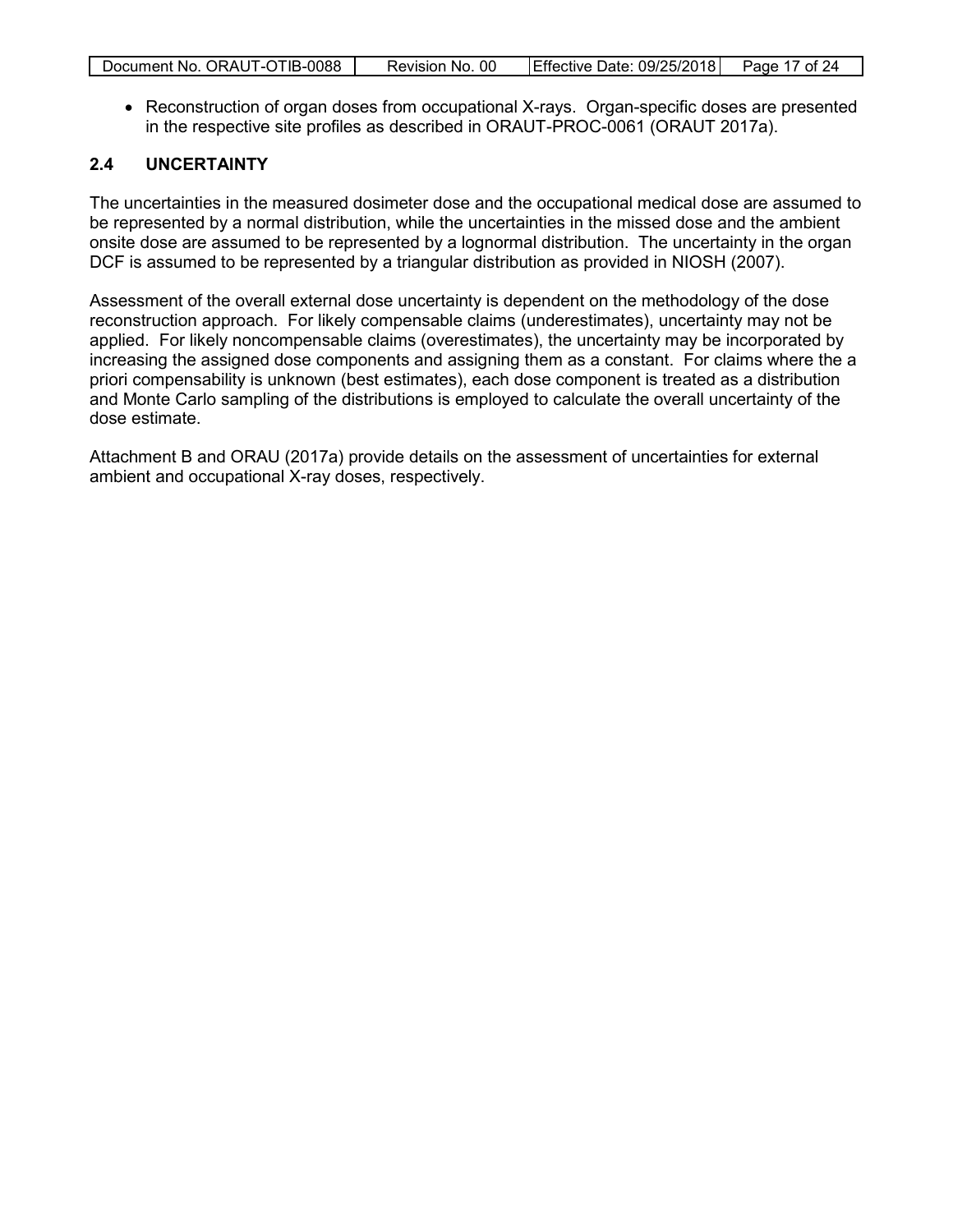| Document No. ORAUT-OTIB-0088 | Revision No. 00 | Effective Date: 09/25/2018 Page 18 of 24 |  |
|------------------------------|-----------------|------------------------------------------|--|

#### <span id="page-17-0"></span>**REFERENCES**

- ICRP (International Commission on Radiological Protection), 1991, *1990 Recommendations of the International Commission on Radiological Protection*, Publication 60, Pergamon Press, Oxford, England. [SRDB Ref ID: 11517]
- NIOSH (National Institute for Occupational Safety and Health), 2002, *NIOSH-Interactive RadioEpidemiological Program (NIOSH-IREP) Technical Documentation*, Office of Compensation Analysis and Support, Cincinnati, Ohio, June 18. [SRDB Ref ID: 22398]
- NIOSH (National Institute for Occupational Safety and Health), 2007, *External Dose Reconstruction Implementation Guideline*, OCAS-IG-001, Rev. 3, Office of Compensation Analysis and Support, Cincinnati, Ohio, November 21. [SRDB Ref ID: 38864]
- ORAUT (Oak Ridge Associated Universities Team), 2005, *Interpretation of Dosimetry Data for Assignment of Shallow Dose*, ORAUT-OTIB-0017, Rev. 01, Oak Ridge, Tennessee, October 11. [SRDB Ref ID: 19434]
- ORAUT (Oak Ridge Associated Universities Team), 2006a, *A Standard Methodology for Overestimating External Doses Measured with Thermoluminescent Dosimeters*, ORAUT-OTIB-0008, Rev. 01, Oak Ridge, Tennessee, May 12. [SRDB Ref ID: 29950]
- ORAUT (Oak Ridge Associated Universities Team), 2006b, *A Standard Complex-Wide Methodology for Overestimating External Doses Measured with Film Badge Dosimeters*, ORAUT-OTIB-0010, Rev. 01, Oak Ridge, Tennessee, June 5. [SRDB Ref ID: 29953]
- ORAUT (Oak Ridge Associated Universities Team), 2008, *Assignment of Missed Neutron Dose Based on Dosimeter Records*, ORAUT-OTIB-0023, Rev. 01, Oak Ridge, Tennessee, May 14. [SRDB Ref ID: 43937]
- ORAUT (Oak Ridge Associated Universities Team), 2010, *Hanford Site Occupational External Dose*, ORAUT-TKBS-0006-6, Rev. 04, Oak Ridge, Tennessee, January 7. [SRDB Ref ID: 77581]
- ORAUT (Oak Ridge Associated Universities Team), 2011, *Use of Coworker Dosimetry Data for External Dose Assignment*, ORAUT-OTIB-0020, Rev. 03, Oak Ridge, Tennessee, November 14. [SRDB Ref ID: 104029]
- ORAUT (Oak Ridge Associated Universities Team), 2012, *Internal Dosimetry Organ, External Dosimetry Organ, and IREP Model Selection by ICD-9 Code*, ORAUT-OTIB-0005, Rev. 05, December 20. [SRDB Ref ID: 121336]
- ORAUT (Oak Ridge Associated Universities Team), 2014, *Parameters to Consider When Processing Claims for Construction Trade Workers*, ORAUT-OTIB-0052, Rev. 02, Oak Ridge, Tennessee, July 24. [SRDB Ref ID: 133862]
- ORAUT (Oak Ridge Associated Universities Team), 2016, *Roadmap to Reconstructing Dose*, ORAUT-PROC-0106, Rev. 00, Oak Ridge, Tennessee, November 4. [SRDB Ref ID: 172429]
- ORAUT (Oak Ridge Associated Universities Team), 2017a, *Occupational Medical X-Ray Dose Reconstruction*, ORAUT-PROC-0061, Rev. 04, Oak Ridge, Tennessee, June 6. [SRDB Ref ID: 166910]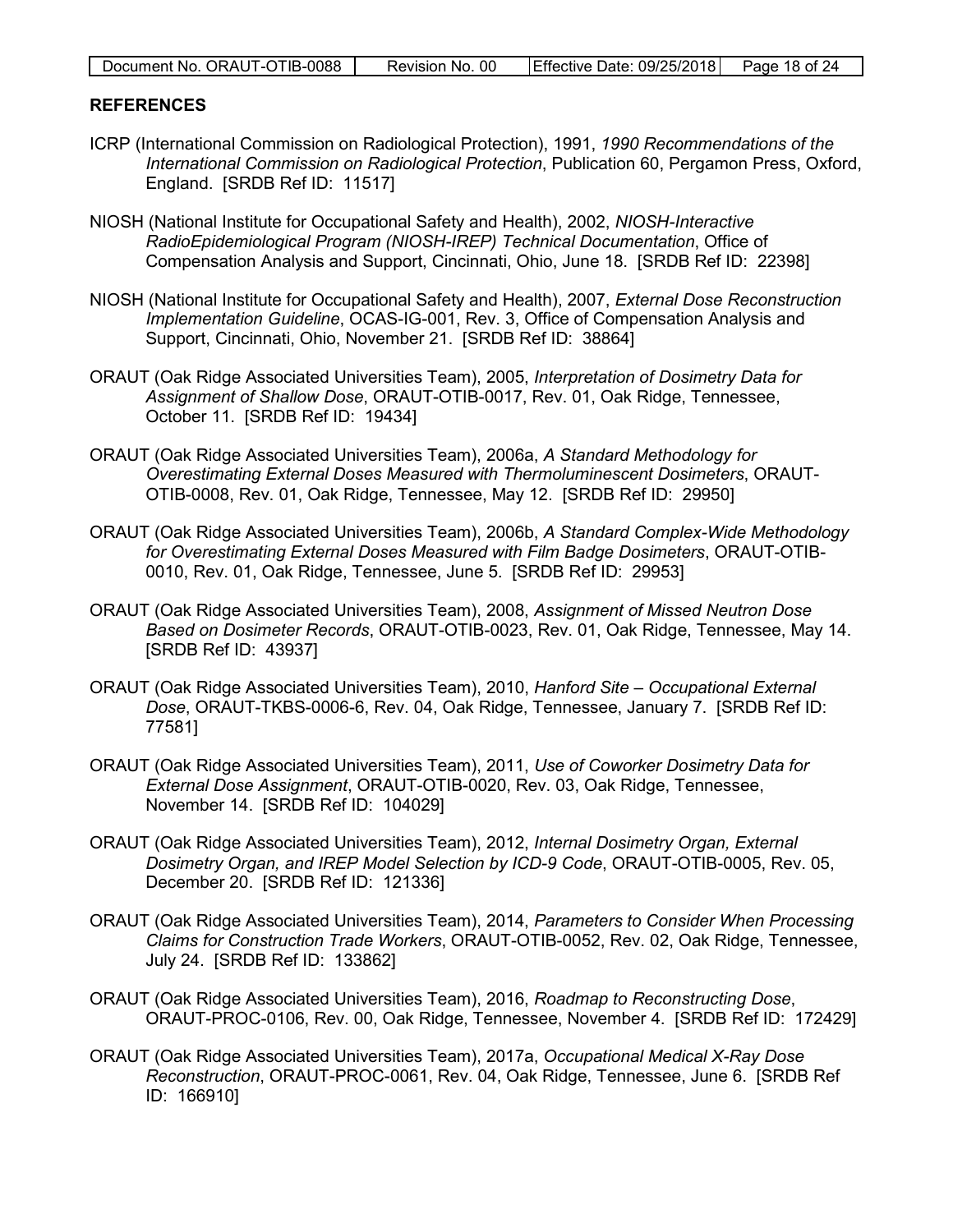- ORAUT (Oak Ridge Associated Universities Team), 2018a, *Applications of Regression in External Dose Reconstruction*, ORAUT-RPRT-0087, Rev. 00, Oak Ridge, Tennessee, March 13. [SRDB Ref ID: 170100]
- ORAUT (Oak Ridge Associated Universities Team), 2018b, *Dose Reconstruction from Occupational Medical X-Ray Procedures*, ORAUT-OTIB-0006, Rev. 05, Oak Ridge, Tennessee, August 13. [SRDB Ref ID: 172596]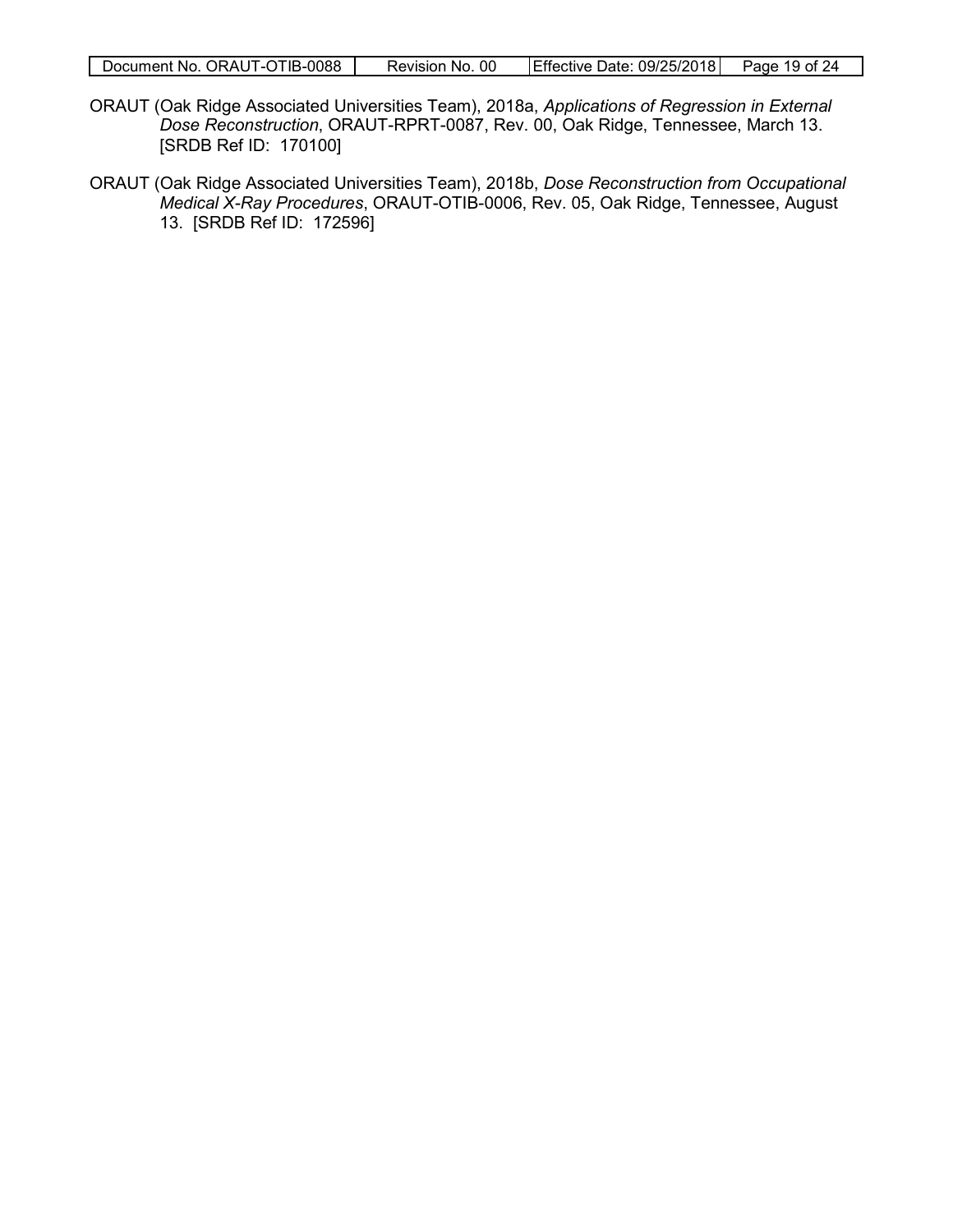#### **ATTACHMENT A METHOD FOR ASSIGNING MISSED DOSE WHEN THE NUMBER OF NULL RESULTS IS UNKNOWN**

<span id="page-19-0"></span>The basis for these instructions is Section 2.1.2.3 of OCAS-IG-001, *External Dose Reconstruction Implementation Guideline* (NIOSH 2007).

#### **Overestimating Approach (Appropriate for Likely Noncompensable Cases)**

Instruction: Calculate the maximum number of potential zeroes *N*max, taking into consideration the published exchange frequency and applicable dose limits. This number multiplied by the LOD (i.e., *N*max × *LOD*) is considered the 95th percentile of a lognormal distribution. Multiply by LOD/2 (i.e., *N*max × *LOD*/2) to determine the GM. These values are represented by a lognormal distribution with a GSD of 1.52.

Example: Assume the case and site profile information has provided a 1-rem reported annual dose, weekly exchanges, LOD of 40 mrem, 300-mrem/wk dose limit for the era, and a 52-week work year:

- The maximum number of zeroes is 48 (e.g., 300 mrem/wk for 3 weeks, 100 mrem in 4th week, zero the rest).
- The missed dose assigned is  $48 \times 0.040$  rem/2 = 0.960 rem (lognormal, 1.52 in IREP Parameter 2).

#### **Underestimating Approach (Appropriate for Likely Compensable Cases)**

Instruction: Calculate the median between the maximum and minimum number of potential zeros *N*<sub>med</sub> taking into consideration the published exchange frequency, applicable dose limits, and LOD. When multiplied by the LOD (i.e.,  $N_{med} \times LOD$ ), the resultant value is considered the 95th percentile of a lognormal distribution and  $N_{\text{med}} \times \text{LOD}/2$  is the GM. This is considered an underestimating approach in comparison with the guidance in OCAS-IG-001 (NIOSH 2007).

Example: Using the same assumptions as above:

- The maximum number of zeroes is 48.
- The minimum number of zeroes is 27 (e.g., 40 mrem in 25 weeks, zero the rest).
- The median is 37.5.
- The missed dose assigned is  $37.5 \times 0.040$  rem/ $2 = 0.750$  rem (lognormal, 1.52 in IREP Parameter 2).

#### **Best-Estimate Approach (Appropriate for Cases in Which Overestimating Approach Results in POC >45% and Underestimating Approach Results in POC <52%)**

Instruction: Calculate the median between the maximum and minimum number of potential zeros *N*<sub>med</sub> taking into consideration the published exchange frequency, applicable dose limits, and LOD. When multiplied by LOD/2 (i.e., N<sub>med</sub>  $\times$  *LOD*/2), the resultant value is considered the GM of a lognormal distribution. Then calculate the maximum number of potential zeroes  $N_{\text{max}}$  taking into consideration the published exchange frequency and applicable dose limits. When multiplied by the LOD (i.e., *N*max × *LOD*), the resultant value is considered the 95th percentile of a lognormal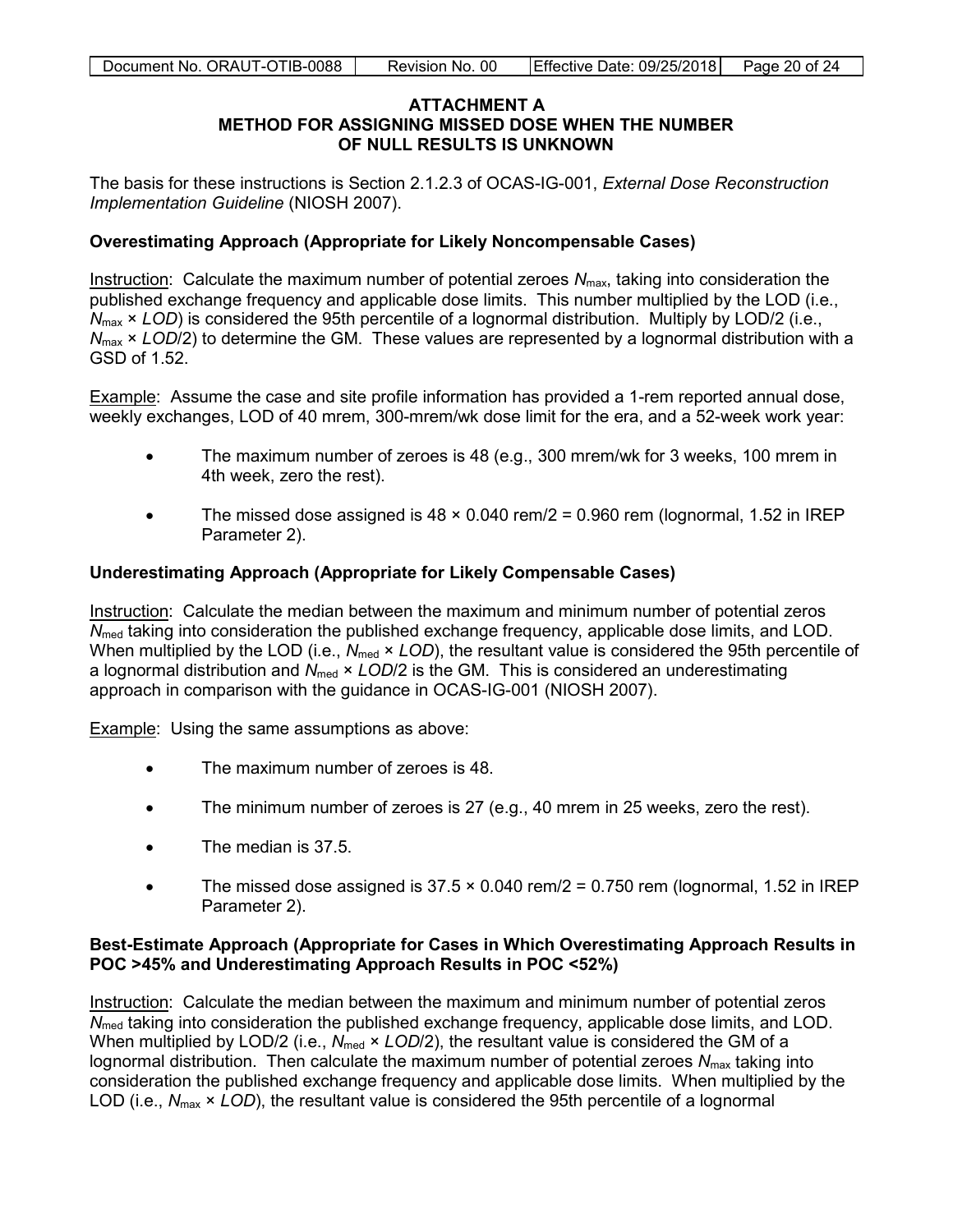#### **ATTACHMENT A METHOD FOR ASSIGNING MISSED DOSE WHEN THE NUMBER OF NULL RESULTS IS UNKNOWN (continued)**

distribution, and the GSD must be calculated accordingly using the 95th- and 50th-percentile dose. The GSD is calculated as:

$$
GSD = \left(\frac{95th\,\text{percentile}}{50th\,\text{percentile}}\right)^{\left(\frac{1}{1.64485}\right)}
$$
\n(A-1)

Example: Assumptions the same as above.

- The maximum number of zeroes is 48.
- The minimum number of zeroes is 27.
- The median is 37.5.
- The missed dose is  $37.5 \times 0.040/2 = 0.750$  rem (lognormal).
- 95<sup>th</sup> percentile dose is  $48 \times 0.040/2 = 0.960$  rem; 1  $GSD = \left(\frac{0.960}{2.750}\right)^{(1.64485)} = 1.162$ 0.750  $(0.960)^{\left(\frac{1}{1.64485}\right)}$  $=\left(\frac{0.000}{0.750}\right)^{7}$  =
- The missed dose assigned = 0.750 rem (calculated in previous bullet), lognormal, 1.162 in IREP parameter 2.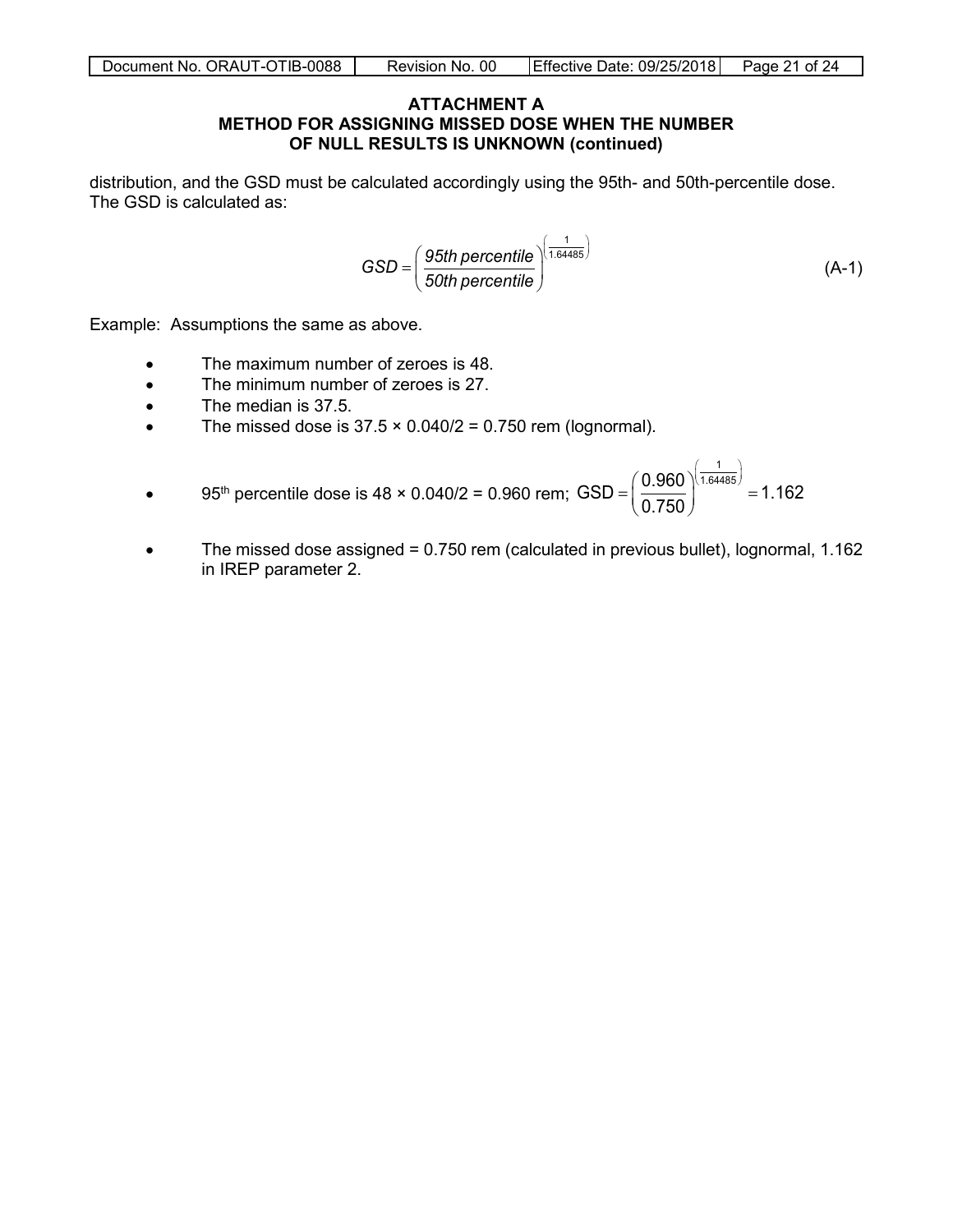### **ATTACHMENT B ONSITE AMBIENT DOSE ASSIGNMENT**

<span id="page-21-0"></span>This attachment provides guidance for the assignment of external onsite ambient dose. This attachment is intended to provide general information about the assignment of external onsite ambient dose during the dose reconstruction process. Site-specific guidance might be provided in the site profile.

### **B.1 GENERAL**

As described in OCAS-IG-001, *External Dose Reconstruction Implementation Guideline* (NIOSH 2007), doses from elevated background radiation as a result of DOE or AWE activities must be included in dose reconstructions. This requirement is complicated by site reporting practices, fallout from atmospheric weapons testing, and worker location in relation to site monitoring data. Because these exposures are a concern for workers who were not monitored or who worked at a site where elevated background radiation from DOE or AWE activities might have been subtracted from dosimeter results, reconstruction of doses must rely on information in site-specific site profiles and other published health physics resources.

External film dosimeters or TLDs have been used for occupational radiation monitoring since the 1940s. To account for background radiation levels that are not traditionally included in occupational radiation dose records, control dosimeters have been used from the outset. Good radiation protection practice dictates that during shipment a control dosimeter accompanies each batch of dosimeters issued to workers. Between manufacture or annealing and issuance, and between retrieval and processing, each shipment of dosimeters is irradiated by natural cosmic and terrestrial radiation sources and potentially inadvertently irradiated by other sources. The function of the control dosimeter is to measure all nonoccupational radiation exposure to the batch of dosimeters. On processing, the reading from the control dosimeter is subtracted from the reading of each of the other dosimeters in the batch, which yields a result for each dosimeter that is solely due to occupational radiation exposure. Note that the subtraction could occur with raw data, such as optical density readings for film or glow curves, or with transformed data, such as exposures in roentgens, absorbed doses in rad or grays, or dose equivalents in rem or sieverts.

Determination as to whether control dosimeters were exposed to elevated ambient levels of external radiation (EALER) is generally associated with where the control dosimeters were stored. From the intended use of control dosimeters, it is clear that controls should be subjected to exactly the same nonoccupational radiation exposure as the issued dosimeters and differ only in the occupational component. The implementation of this intention, that is, procedures for issuance and retrieval of dosimeters, likely differed over time at a given facility and certainly differed among DOE and AWE sites. For example, at large facilities, controls might have been kept at a central dosimeter location or distributed with batches of dosimeters to remote identification (ID) badge or dosimeter exchange buildings such as guard stations near reactors, reprocessing facilities, or manufacturing facilities. During some periods, dosimeters were incorporated into ID badges to ensure that no one entered without a dosimeter, and these ID badges were picked up at the entrance station at the beginning of each shift and returned there at the end of each shift. If control dosimeters were kept at remote exchange facilities, they would have recorded EALER at those facilities. Such doses from EALER recorded by the controls would subsequently have been subtracted from each worker's dosimeter reading. However, if control dosimeters were kept at a distant central badging facility where ambient radiation levels were lower than in the work areas, each worker's dosimeter would have recorded not only his or her occupational exposure, but also his or her exposure to EALER. In the latter case, no adjustment for occupational environmental radiation levels is needed because it would have been included in the worker's occupational measurements.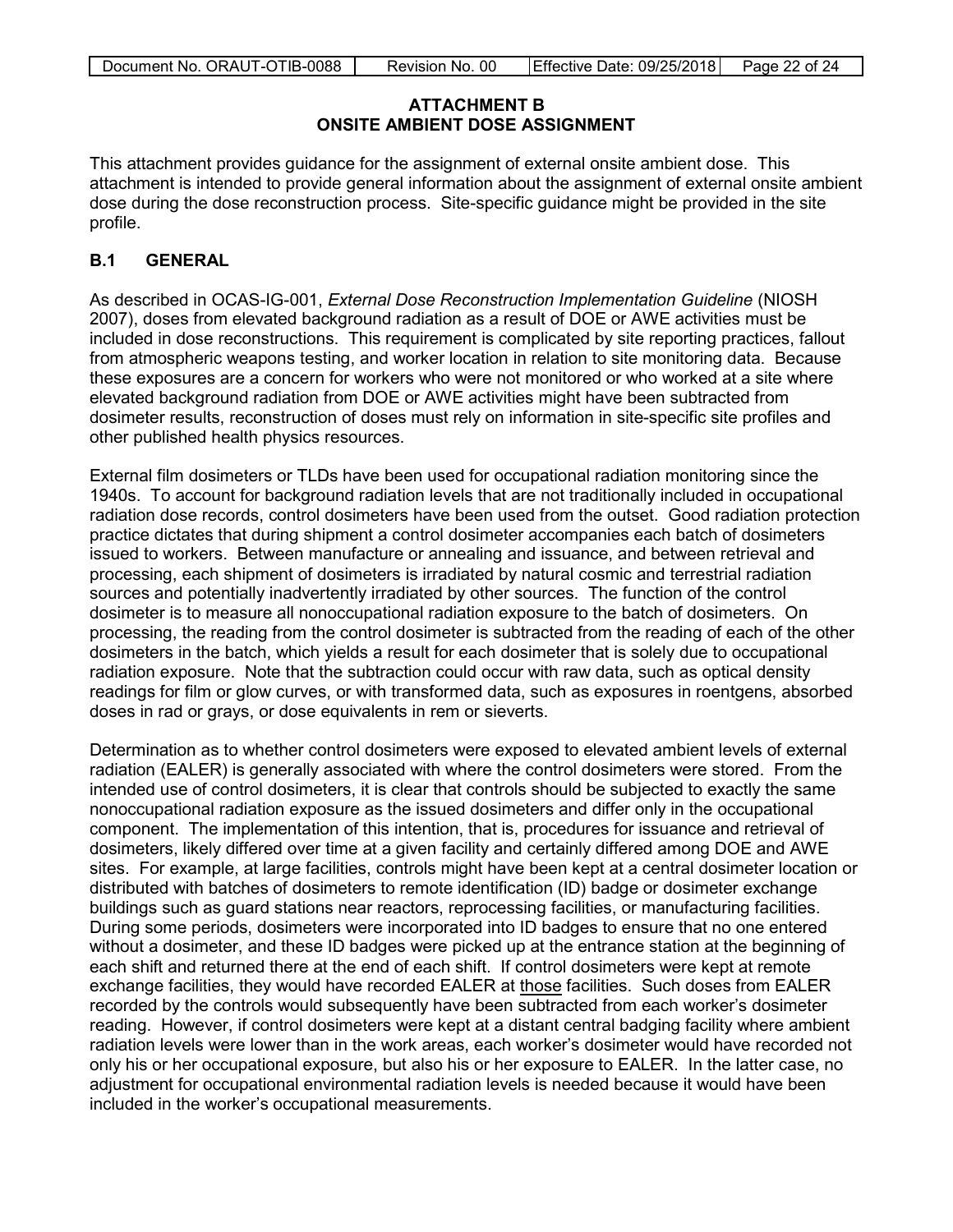#### **ATTACHMENT B ONSITE AMBIENT DOSE ASSIGNMENT (continued)**

For the early days of reactor operation, one important component of external environmental dose arises from submersion in, or irradiation at a distance from, a plume of  $41$ Ar (with a radiological half-life of 1.83 hours), which formed when naturally occurring <sup>40</sup>Ar nuclei absorbed neutrons near operating reactors. The emissions from 41Ar are primarily a 1.2-MeV (maximum) beta particle and a 1.3-MeV photon. A wooden badge exchange building would likely provide very little shielding or attenuation of the photons and, if air exchange rates at the control dosimeter storage point were high, even the beta component could have approached outdoor levels. In addition to radiation from airborne releases of radioactive materials, other components of EALER could arise from:

- Scattered radiation from waste trenches, storage facilities, etc.;
- Terrestrial contamination; and
- Skyshine (radiation scattered to the ground from air over nuclear or high-energy accelerator facilities).

However, these components are unlikely to have been the same at dosimeter exchange facilities as they were on the rest of the site, so control dosimeters that were stored at remote exchange facilities would not have recorded this component.

Processes with potential for significant EALER include:

- Operating production reactors,
- Fuel reprocessing,
- Other radiochemical processing facilities,
- Atmospheric nuclear weapons testing,
- Underground nuclear weapons testing with significant venting of fission gasses,
- Accidental airborne releases of radioactive materials, and
- Certain high-energy accelerators (in the early years).

Large sites might have had inhomogeneous EALER, and control dosimeters that were distributed with batches intended for particular areas might have been able to measure significant EALER that the workers' dosimeters might have missed.

In general, there is a point in time at a particular site after which there is no need to assess specific EALER to add to the worker's dose because (1) levels were so low they would not significantly affect the POC, and (2) control dosimeters were kept under controlled conditions and EALER would not have been subtracted. As environmental monitoring programs matured, environmental TLD measurements ruled out significant EALER values. This point in time can only be established for a particular site by reviewing site and worker monitoring practices.

External dosimetry results account for both occupational and environmental penetrating radiation exposures if control dosimeters were not exposed to elevated environmental radiation due to operations. Not all DOE and AWE sites might have experienced the problem of missed EALER.

All external ambient doses are assigned in IREP as follows:

- Exposure rate: Chronic; and
- Radiation type: Photons  $E = 30-250$  keV.